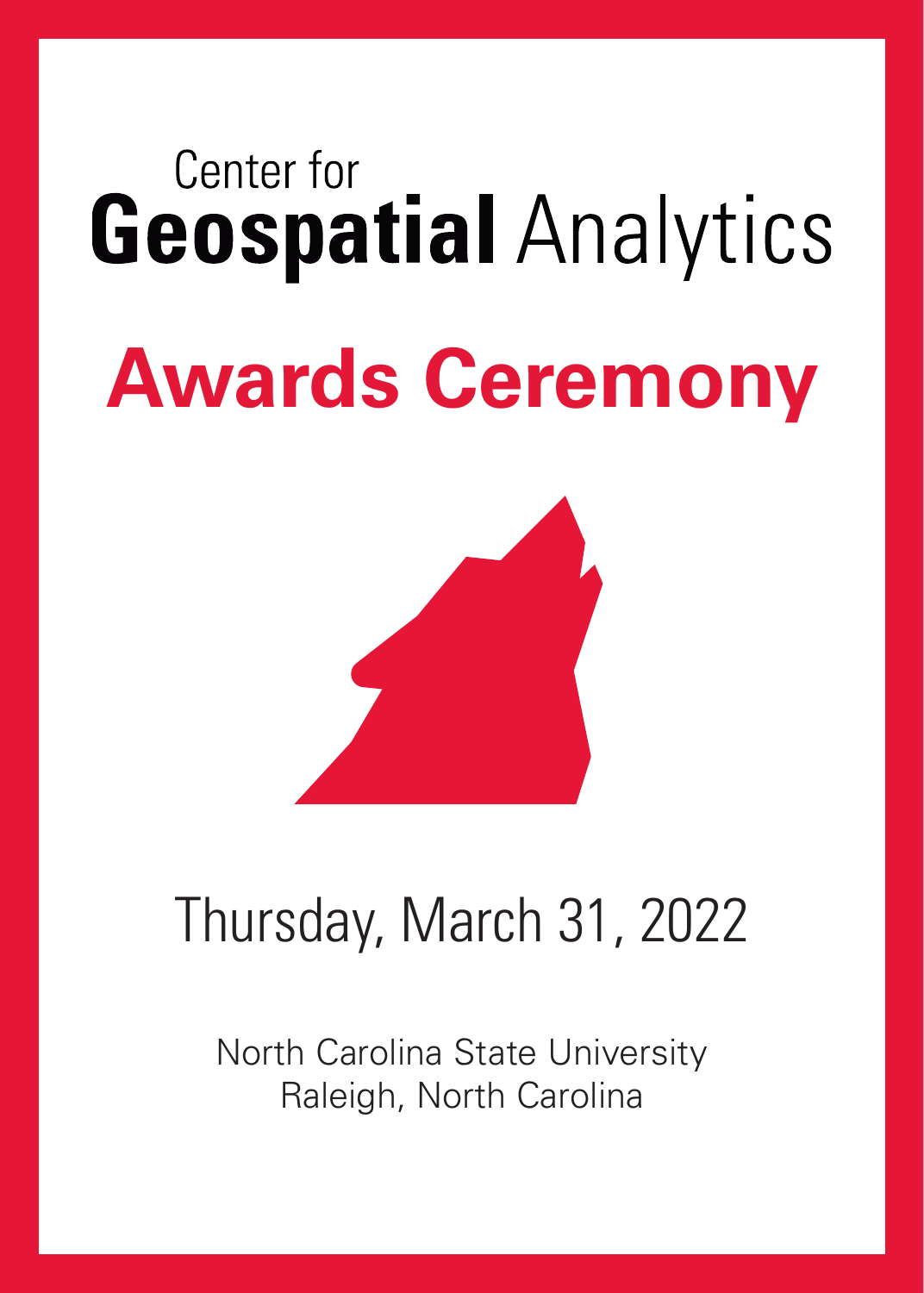#### **Welcome to the third awards ceremony for the Center for Geospatial Analytics!**

Today, we honor the achievements by the exceptional students, faculty and staff at our Center in 2021.

### Thank you and congratulations for all that you do as a member of our community!

### Our Community

### Honors & Achievements

| Geospatial Analytics Degree Milestones 13 |  |
|-------------------------------------------|--|
|                                           |  |
|                                           |  |
|                                           |  |
|                                           |  |
|                                           |  |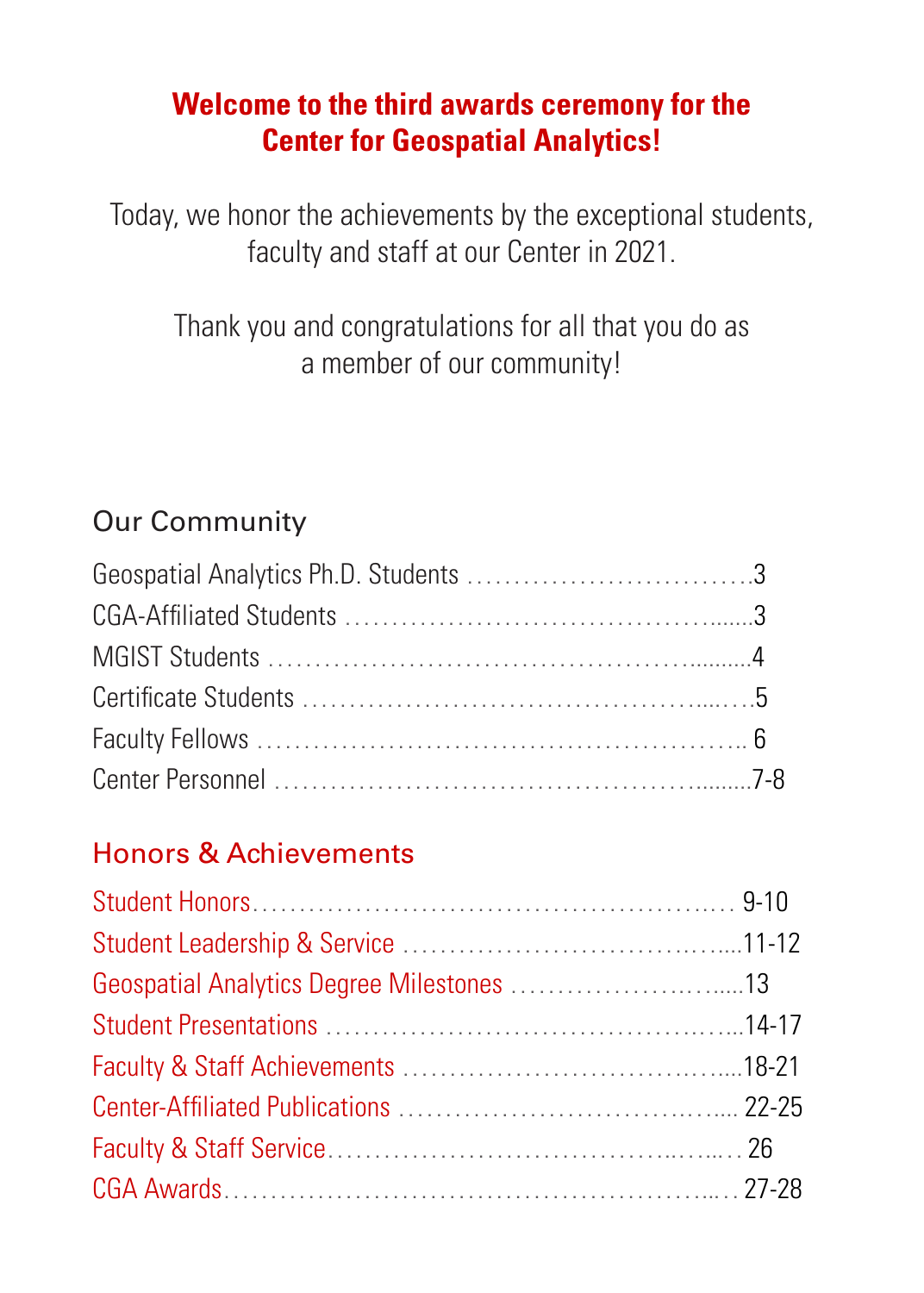## Geospatial Analytics Ph.D. Students

Jenna Abrahamson\* Luke Allen Randi Butler\* Elyssa Collins Raja Das Christopher Dunstan\* Mollie Gaines Xiaojie Gao Louis Goodall\* Nick Grokhowsky Caitlin Haedrich Izzi Hinks Byron Ifediora Katherine Jones Kimia Karimi Nicholas Kruskamp Brit Laginhas Margaret Lawrimore\* Martine Mathieu Rohith Matli

Shannon McAvoy\* Ian McGregor Katie McQuillan Uchenna Osia Annie Paulukonis\* Vinicius Perin Deja Perkins\* John Polo Stacie Reckling\* Shannon Ricci Ariel Saffer Felipe Sanchez\* Andrew Shannon\* Owen Smith\* Varun Tiwari\* Laura Tomkins Vishnu Vivek Nanda Corey White Thom Worm Alexander Yoshizumi \* 1st year student

### CGA-Affiliated Students

Elly Gay Forestry (PhD) Paul Schrum Forestry (PhD) Laura Wendelberger Statistics (PhD) Asher Zhang Sociology

Elizabeth Beyer Biological Engineering; Spanish Drew Bresingham Environmental Technology & Mngt Jae In Oh Parks, Rec, & Tourism Mngt (PhD) Katie Simi **New Science** Physics; Marine Science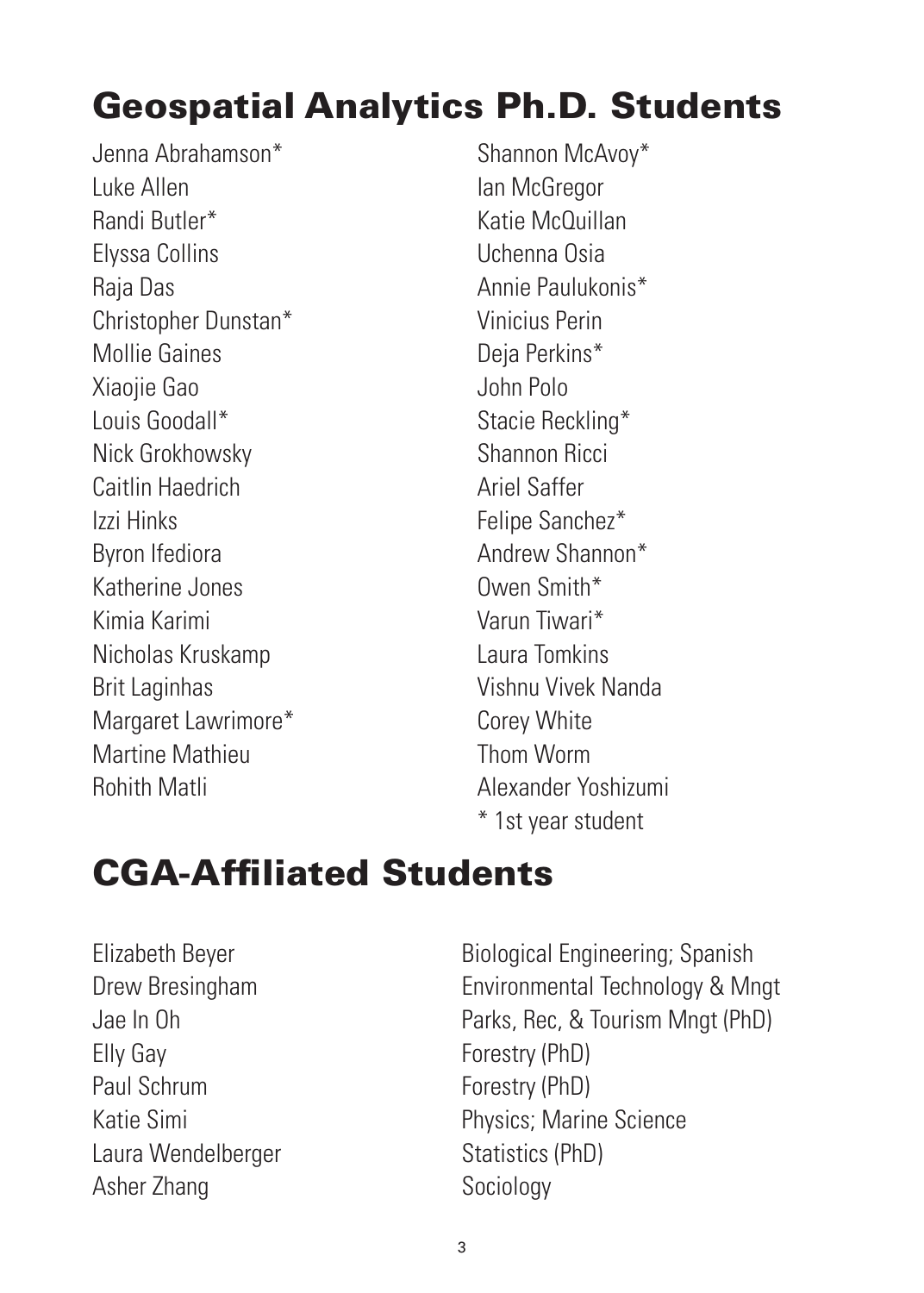### Master of Geospatial Information Science & Technology (MGIST) Students

Eric Adams Deirdre An Jon Beauchaine Daniel Behnke Ashley Belwolff Bernadette Burton Justin Cain Blayne Compton Chandler Cowell Claire Daniels Jeremy Davis Purdeep Dhanoa Mike Doyle Scott Ellis Justin Erlick Summer Faircloth Roderick Flannery Andrew Freeland Cody Garcia Kim Garrett Amy Gelletich Jessica Hackman Ryan Held Bill Herzig Russell Hill Scott Hill Trey Hinton Anneliese Hitcho Lavery Hoard Dallas Hoffman Grayson Hughes

Sabrina Inthisarath Katie Ivins Randy Johnson Jr Aaron Jones Kat Kelly Joseph Kepler Yale Kodwo-Nyameazea Katie Kolcusky Hannah Kyung Scott Lawson Chad Leftwich Yajie Liu Natalie Luftman Jacob Makens Alex Mann Mark Massing Benjamin Masters Cameron McAllister Michael Mirolli Tara Mitchell Andrew Morrison Kyle Noel Rick O'Hara Michael O'Neill Jonathan Owens Joe Phillippe Rachel Porter Cameron Renfro Brandy Rivers Jill Robson

Elizabeth Rutkowski Andrea Sato Macy Sawtelle Katie Scheip Carolina Schnell Ryan Shaffer Mike Shaw Tyler Shepherd Brendan Simms Blake Smith Greyson Smith Derek Stanley Mike Strunin Hannah Swartz Lexi Thomas Colby Traynor Anya Tucker Zach Tunstall William Turner Hailey Tuttle Ben Van Wagener Brian Van Wyk Chrysanthi Violaris James Webber Devin Whitney Patrick Williams Reid Wilson Carolina Wood Paige Yelen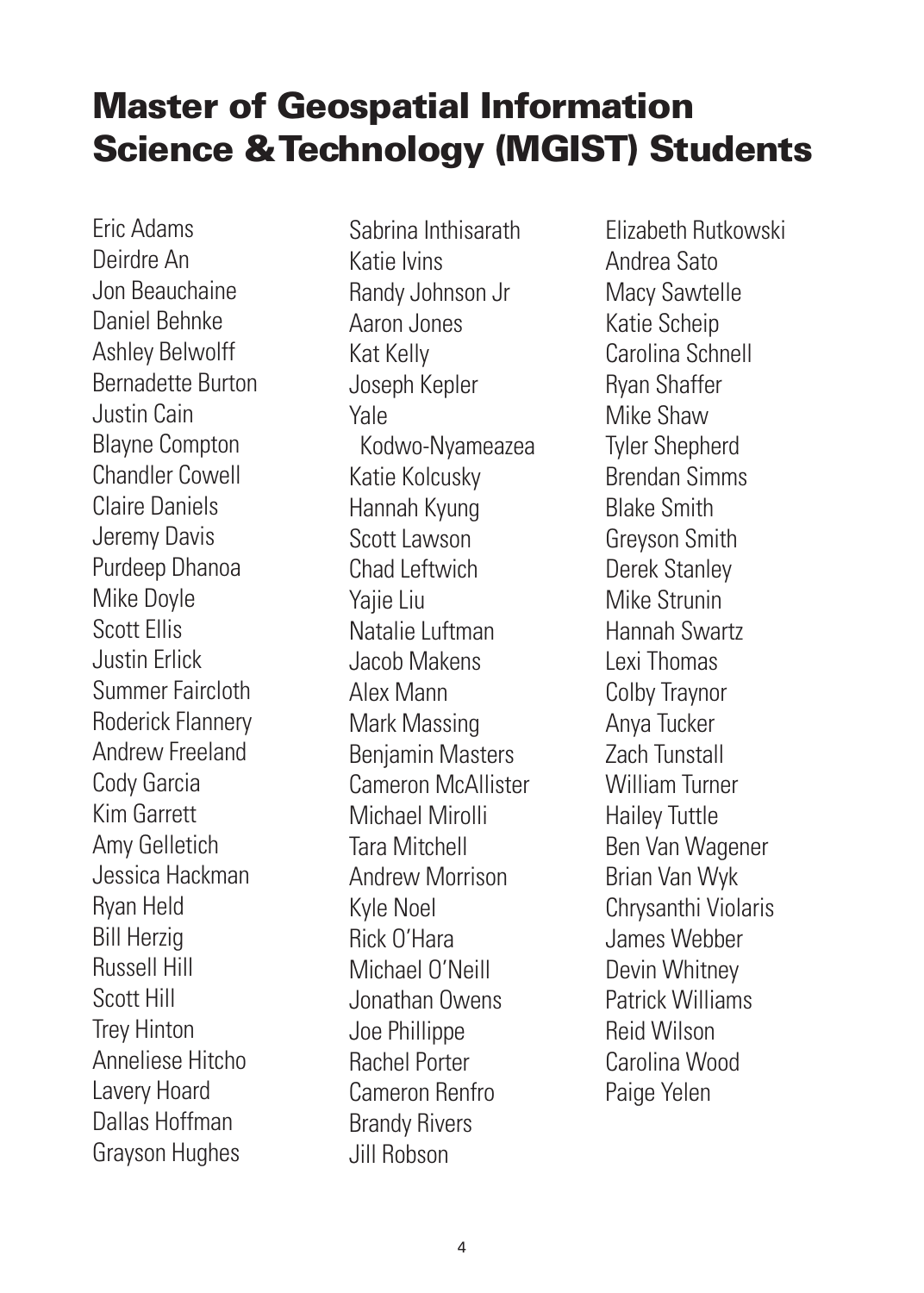### Graduate Certificate in GIS Students

Adrian Al-Khalidi Julia Babuin Karen Biggert Rick Blinson David Bolick Alex Bone Micaela Bozic Clayton Burleson Jessi Campbell Isaac Carbajal Olivia Caretti Elisa Carroll Natalie Chazal Jim Chilton Swarna Chowdhury Kristin Conner Britt Davis Mark Davis Dominic Dixon Dylan Dodson Chris Draewell Austin Dunlow Henry Edmisten Jason Fennell Hannah Ferguson Johns Jackie Fisher Christian Fleming Allyson Freeman Cassie Gann Cody Garcia Aaron Goldstein Dallas Goodnight Katherine Gottsegen Witt Graham Molly Harrison Hallie Hartley Jeff Harvey Shannon Henriquez Inoa Ben Herman Reagan Hinton Emma Hirschy Jennifer Honeycutt Maddie Hook Nancy Ingabire Abayo Jon Ising Michael Johnson Grant Jones Melanie Kahn John Kamanga Angie Kealey Nick Lefevre John Lewis Bobby Lloyd **Cristina**  Lorenzo-Velazquez Ashley Lynn Liam Maher Jacob Makens Ben Makhlouf Alex Martin Cassidy Mason Mark Massing Shannon McGovern Joseph McIver II Melissa McKay

John McNulty Sam McRee Steven Miller Stephanie Moffitt Brandon Morrissey Myleigh Neill Alex Nemeth Cassie Newman John Nicholson Chris Norcross Parks Nunnally Daniel Ostrowski Katerina Pascht Aidan Paul Michelle **Pendergrass** Nick Perry Julia Petit Rachel Porter Caci Powell Alyssa Quackenbush Nick Rebman Nick Reenan Trever Reeves Elissa Rennie Rebekah Rhodes Logan Richardson Taylor Richardson Mikayla Roth Steely Russell Grayson Sanner **McKinley Saunders** 

Sofie Schmidt Chris Schultz Marietta Shattelroe Aidan Smith Jonathan Smith Julee Snyder Kyla Spain Ashley Stone Peter Streilein Chelly Sundermeyer Jillian Tate Nicole Taylor Amber Tripodi Anna Weigel Joshua Wescott Jennifer Wiggen Rachel Williams Lisa Withers Annie Wong Amelia Woodall Lisa Wrede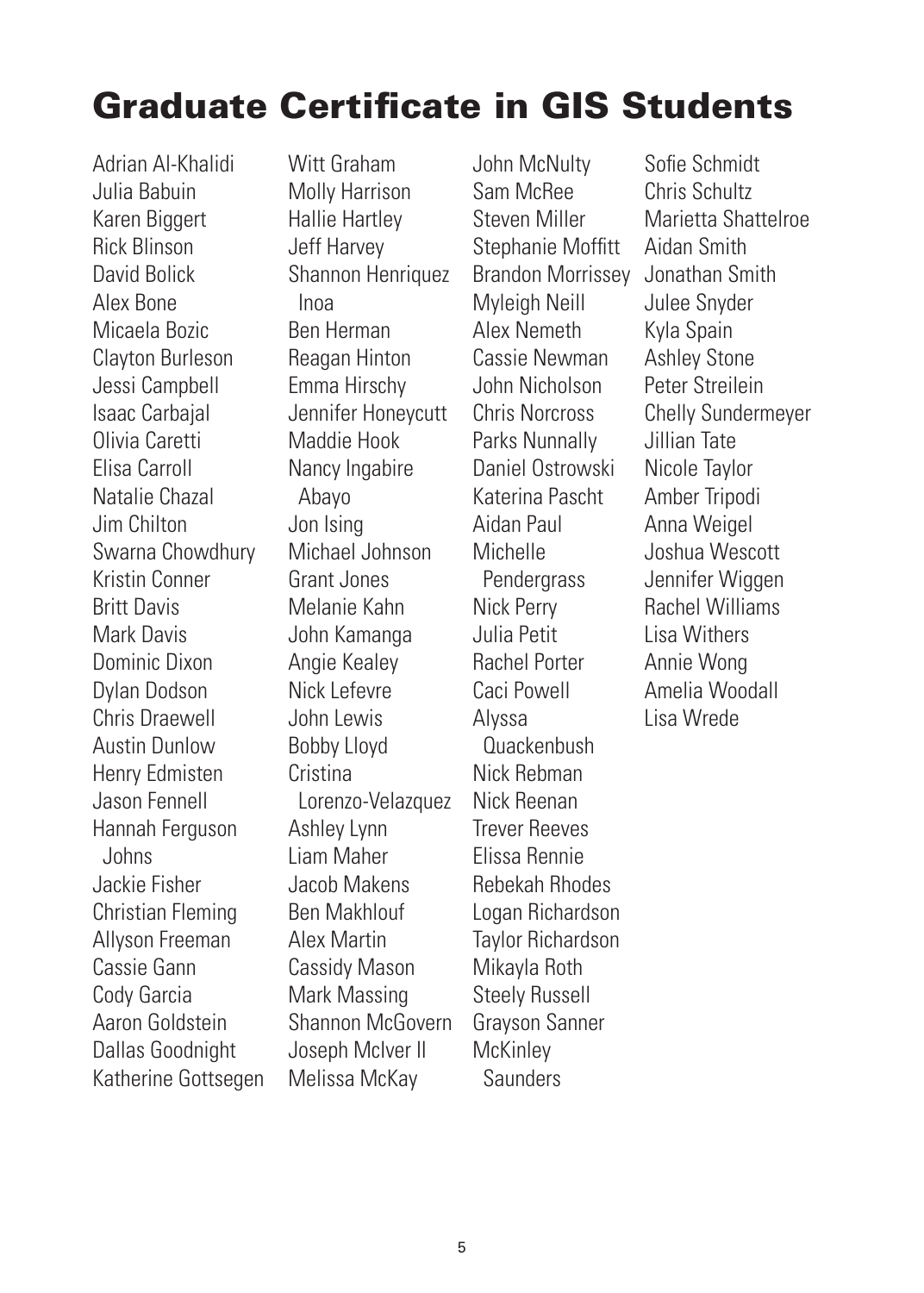### Center for Geospatial Analytics Faculty Fellows

Sankar Arumugam<sup>a</sup> Jason Baker f Perver Baran b,\* Emily Berglund<sup>a</sup> DelWayne Bohnenstiehl c,\* Caren Cooper f Bethany Cutts<sup>d,\*</sup> Eric Edwards e Ryan Emanuel f Joshua Gray f, \* David Hill<sup>g</sup> Aaron Hipp d,\* Anders Huseth c Daniela Jones h Yu-Fai Leung<sup>d</sup> Gustavo Machado i, \* Katherine Martin f.\*

- a Civil, Construction & Environmental **Engineering**
- b Center for Geospatial Analytics
- c Marine, Earth & Atmospheric Sciences
- d Parks, Recreation & Tourism Management
- e Agriculture & Resource Economics
- f Forestry and Environmental Resources
- <sup>9</sup> Landscape Architecture

Helena Mitasova c,\* Natalie Nelson h, \* Stacy Nelson<sup>f</sup> Daniel Obenour<sup>a,\*</sup> Peter Oiiambo<sup>n</sup> Chris Oshurn<sup>c</sup> Krishna Pacifici f Bill Rand j Brian Reich k Jennifer Richmond-Bryant f, \* Robert Scheller f Laura Tateosian b,\* Adam Terando I,\* Mirela Tulbure<sup>f,\*</sup> Raju Vatsavai m,\* Jelena Vukomanovic d,\* Ben Watson m Karl Wegmann<sup>c,\*</sup> Sandra Yuter c,\*

- h Biological & Agricultural Engineering
- i Population Health & Pathobiology
- j Business Management
- k Statistics
- l Applied Ecology
- m Computer Science
- n Entomology and Pathology
- \* Currently advising a Geospatial Analytics Ph.D. student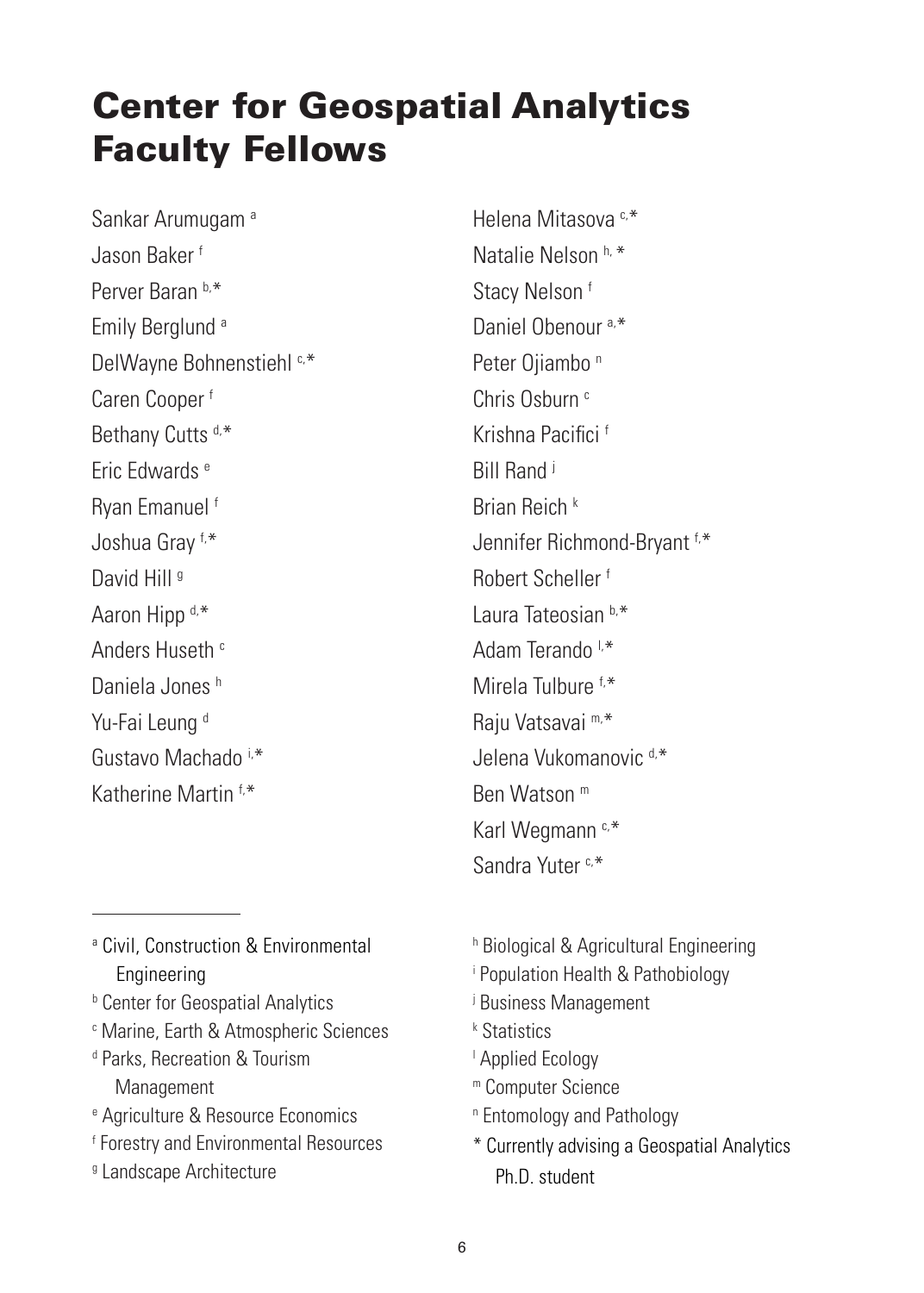### Center for Geospatial Analytics Personnel

Jing-Huei Huang **Postdoctoral Scholar** Justyna (Inia) Jeziorska Research Associate Chris Jones **Research Scholar** Shannon Jones Research Associate

Scott Ogletree **Postdoctoral Scholar** Okan Pala **Research Associate** Georgina Sanchez **Research Associate** Benjamin Seliger **Postdoctoral Scholar** Makiko Shukunobe Research Technologist Kunwar (Krishna) Singh Postdoctoral Scholar

*Continued on p.8*

Zachary Arcaro **Assistant Director of Operations** Aaron Hipp **Associate Director of Social &**  Behavioral Science Applications Rachel Kasten Graduate Services Coordinator Ross Meentemeyer **Center Director & Director of**  Graduate Programs (Ph.D.) Helena Mitasova Associate Director of Geovisualization Eric Money Associate Director of Professional Education & Director of Graduate Programs (MGIST) Vaclav (Vashek) Petras Research Software Engineer Anna Petrasova **Research Software Engineer** Ryan Reddick **Business Services Coordinator**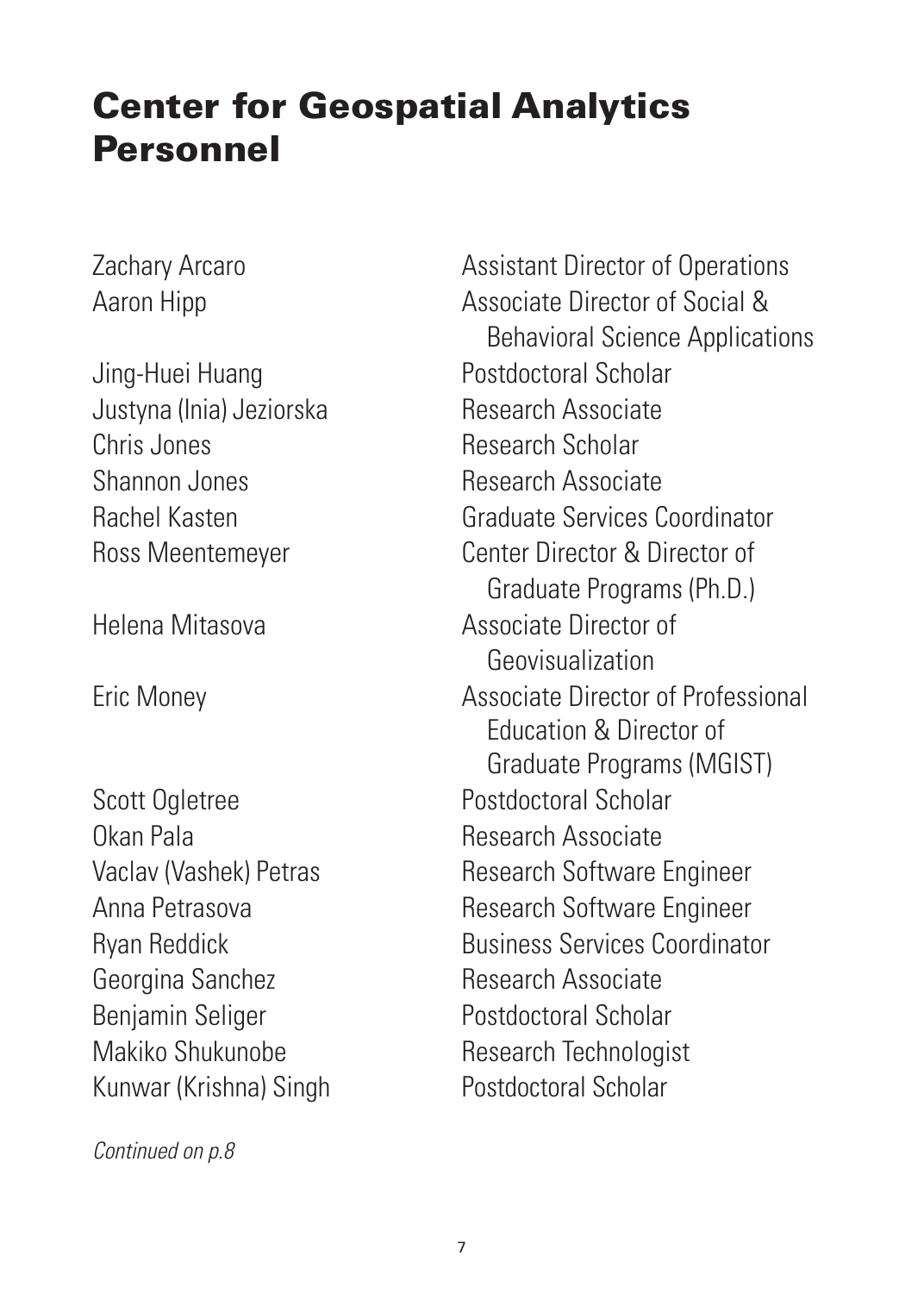### Center for Geospatial Analytics Personnel (cont.)

John Vogler **Research Scholar** Chelsey Walden-Schreiner Research Scholar

Megan Skrip Science Communicator Bill Slocumb Research Associate Lindsey Smart **Research Associate** Stacy Supak **Associate Teaching Professor** Laura Tateosian **Associate Teaching Professor** Vaishnavi Thakar **Assistant Teaching Professor** Lois Utt **Administrative Assistant** Raju Vatsavai **Associate Director of Computing & Technology**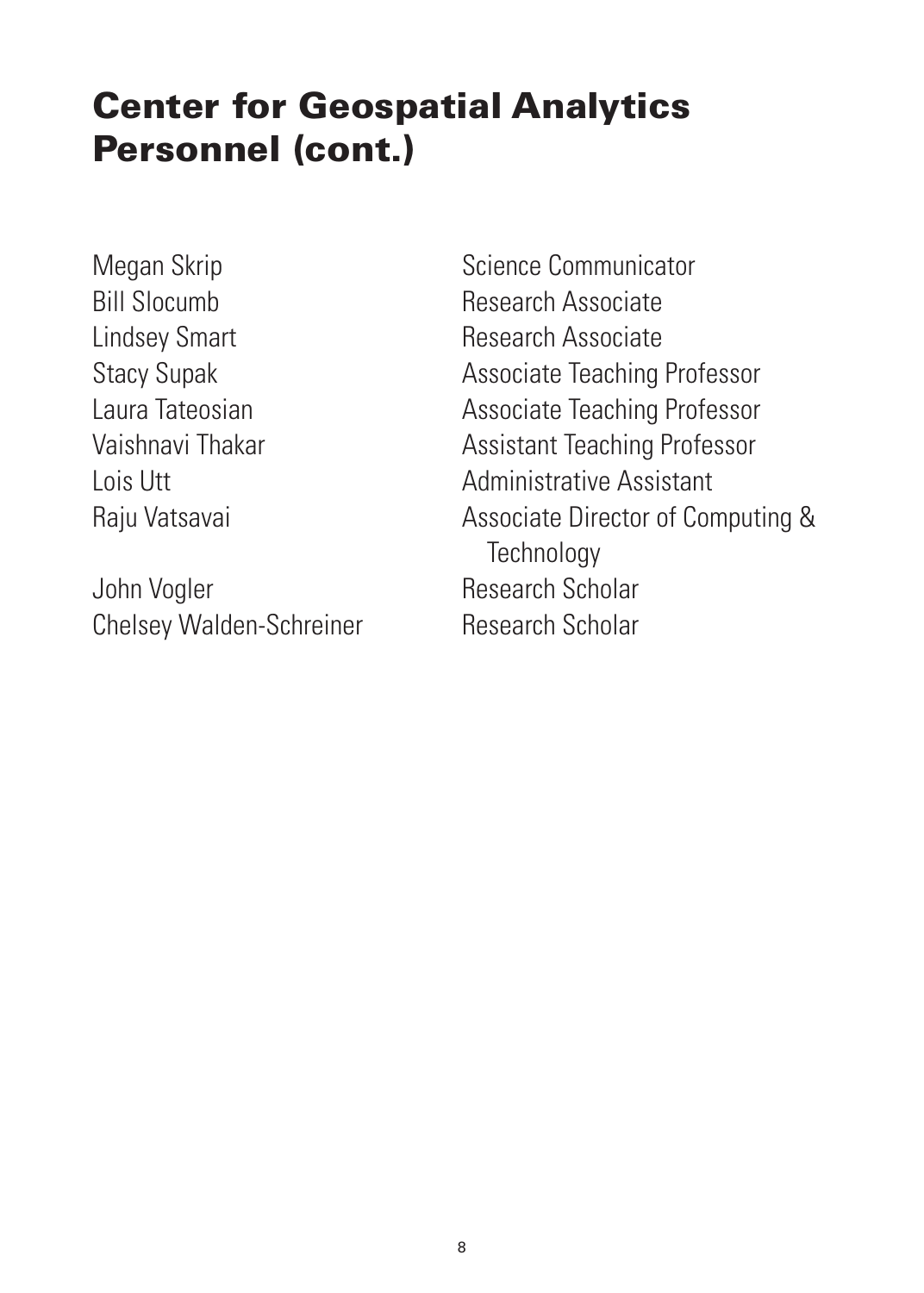### Student Honors

### **Fellowships**

#### **National Science Foundation Graduate Research Fellowship** Uchenna Osia

#### **NASA FINESST**

Xiaojie Gao Vinicus Perin

#### **Joint Fire Science Program Graduate Research Innovation Grant**

Kate Jones

#### **Nature Conservancy NatureNet Fellowship**

Katie McQuillan

#### **Global Change Fellowship**

Andrew Shannon

#### **Diversity Enhancement Fellowship**

Randi Butler Felipe Sanchez

#### **University Graduate Fellowship**

Christopher Dunstan Margaret Lawrimore

#### **Ward Fellowship**

Christopher Dunstan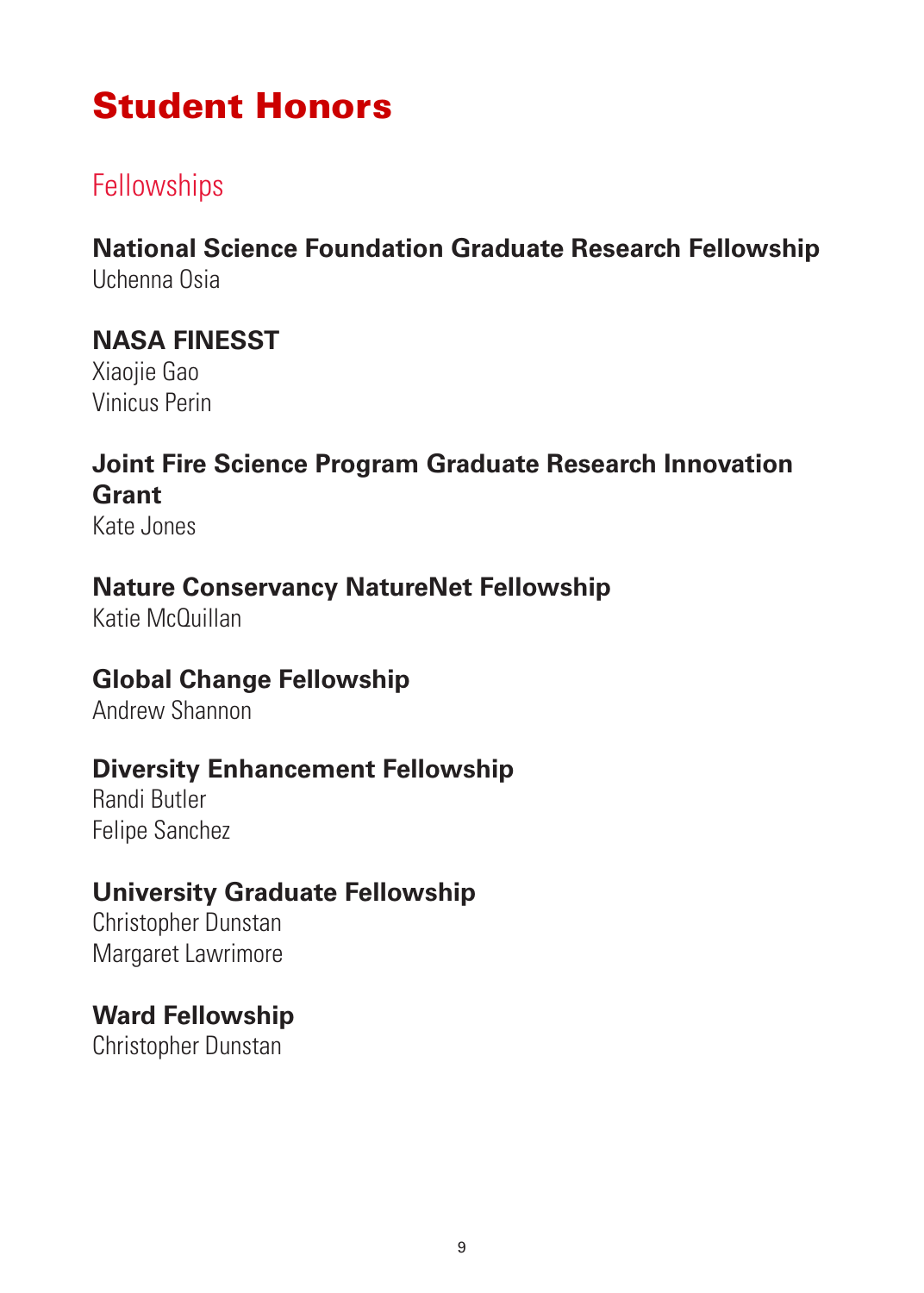### Travel Awards & Grants

#### **CGA Travel Award**

Spring 2021 Raja Das Izzi Hinks Kate Jones

#### **Conference Travel Awards & Scholarships**

Summer Institute in Statistics and Modeling in Infectious Diseases at Washington State University, June 2021 Felipe Sanchez

NC State College of Veterinary Medicine Travel Award Felipe Sanchez

#### Awards & Honors

#### **NC State 2021 Esri Development Center Student of the Year** Alex Reinwald

#### **MGIST Capstone Project People's Choice Award**

Spring 2021 Fall 2021

Justin Oakley **Aidan Thurling** 

#### **PackPics Infographic Contest**

Best Content and Best Impact Nick Grokhowsky, 2nd place Nikki Inglis, 1st place Caitlin Haedrich, 3rd place John Polo, 3rd place

Best Design **Honorable Mention** Ariel Saffer, 3rd place Raja Das

#### Best Outreach

Muyiwa Adeyeye, 1st place Zach Tunstall, 2nd place Martine Mathieu, 3rd place

Izzi Hinks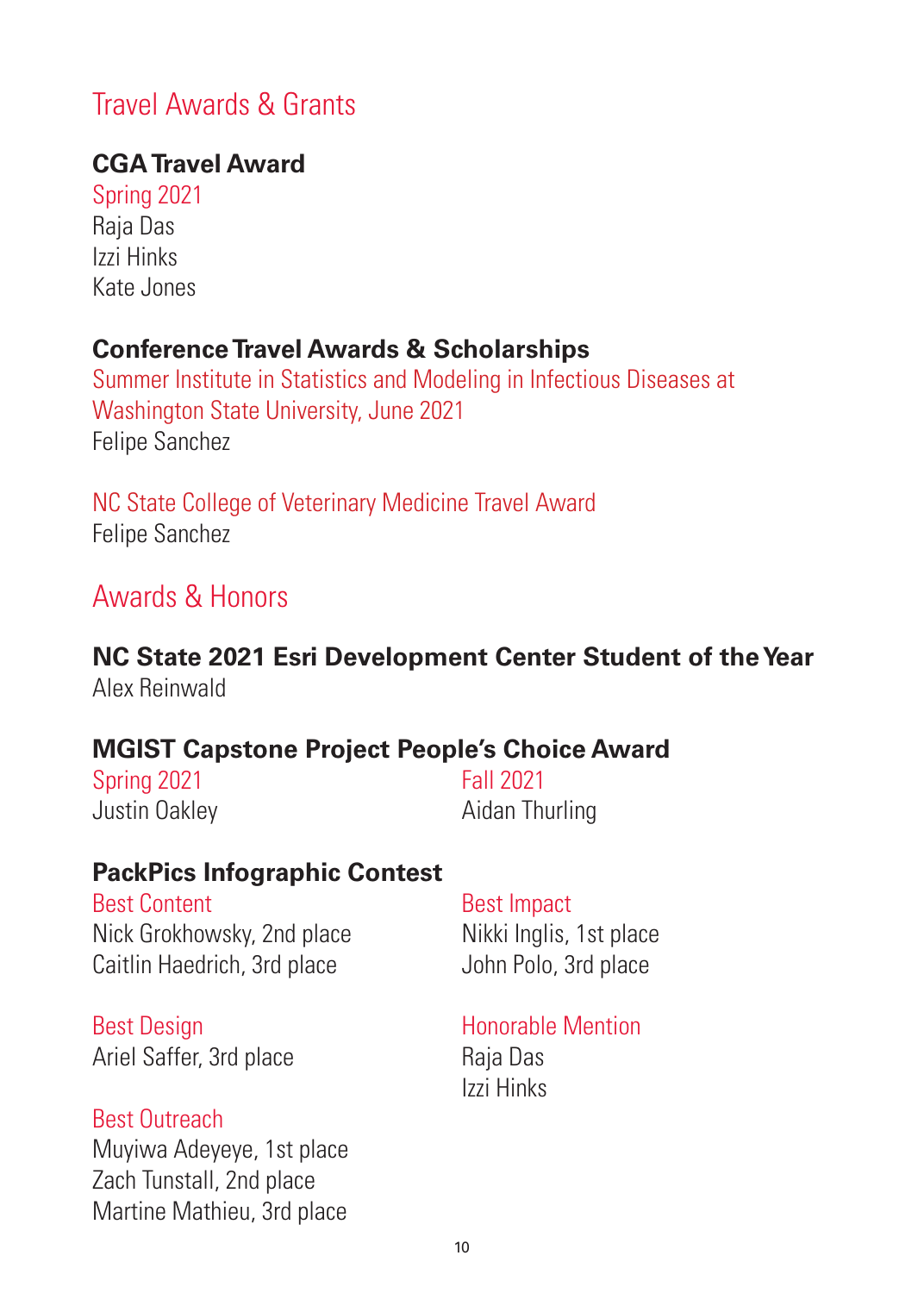### **Student Leadership & Service**

#### **Geospatial Graduate Student Organization**

**Secretary Ian McGregor Ian McGregor** *Treasurer* Kate Jones Kate Jones *Distance Education Rep.* Peter Erlenbach **Zach Tunstall Social Chair Elyssa Collins Caitlin Haedrich** *Forum Chair* **Katie McQuillan** Katie McQuillan *Development Chair* Zach Tunstall Zach Tunstall **First Year Representatives Natalie Chazal** 

*President* Mollie Gaines Mollie Gaines Alexander Yoshizumi Alexander Yoshizumi

#### 2020-2021 2021-2022

 Roderick Flannery Christian Fleming Alex Mann

#### **CGA Development Committee**

Izzi Hinks Alex Yoshizumi

#### **CGA Diversity Committee**

Mollie Gaines Kate Jones Martine Mathieu Ian McGregor

#### **CGA Education Committee**

Kate Jones Nick Kruskamp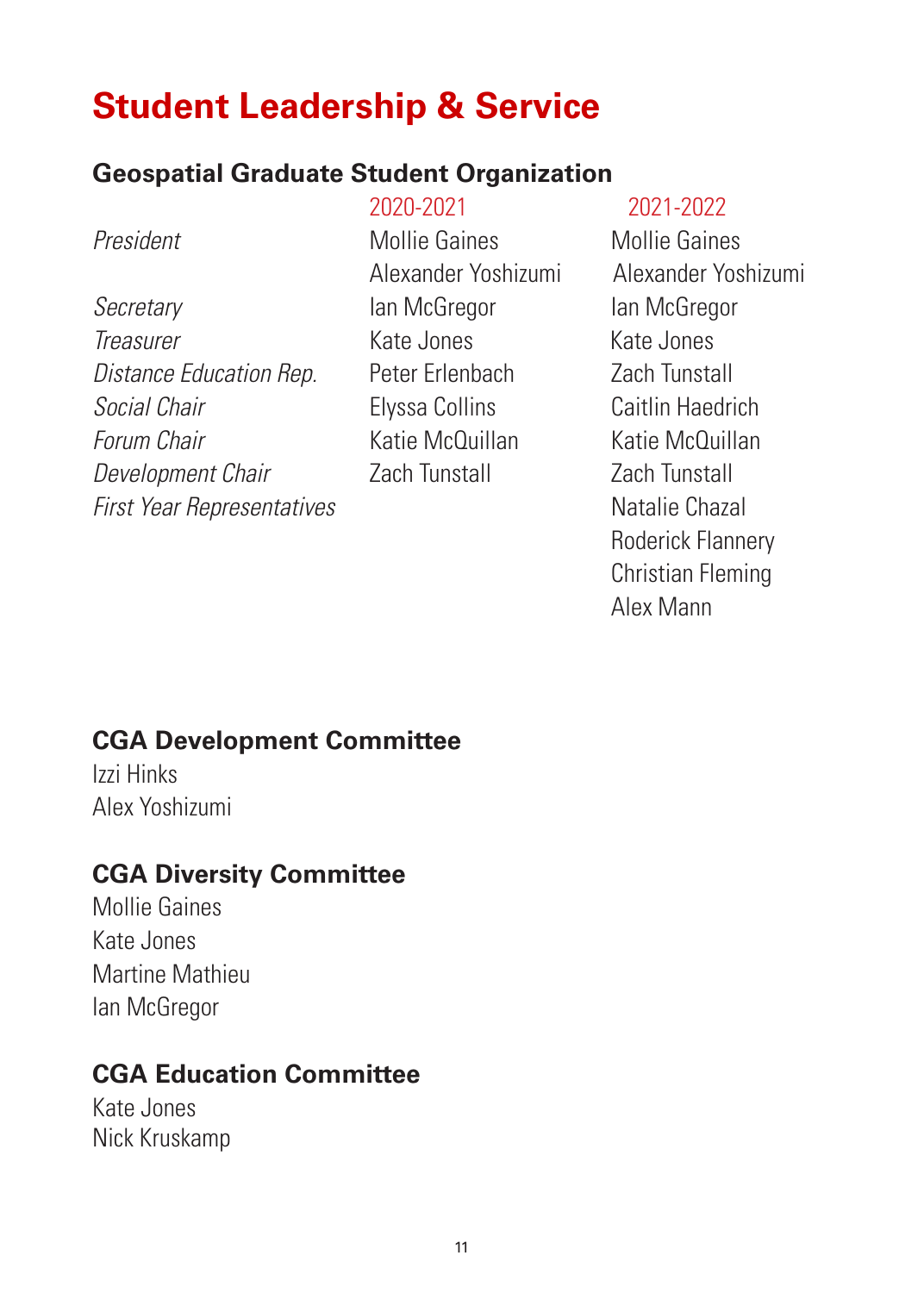#### **CGA TA Assignments**

#### Spring 2021

Sahand Azarby - *GIS 510* Austin Conklin - *GIS 515/660* Mike Donlon - *GIS 280* Christopher Franz - *GIS 510* Kim Garrett - *GIS 510* Katie Kolcusky - *GIS 510* Ben Maxson - *GIS 520* Heather Paxson - *GIS 532* Gardner Pierson - *GIS 520, GIS 540* William Reckling *- GIS 582* Michael Spear *- GIS 530* Aidan Thurling - *GIS 280* Brian Van Wyck *- GIS 540, GIS 550* Patrick Williams - *GIS 280*

#### Fall 2021

Sahand Azarby *- GIS 510* Ashley Belwolff - *GIS 512* Bernadette Burton *- GIS 520* Michael Caslin - *GIS 280* Summer Faircloth *- GIS 520* Christian Fleming - *GIS 280* Christopher Franz - *GIS 510* Kim Garrett - *GIS 510* Katie Kolcusky - *GIS 510* Caitlin Haedrich *- GIS 710* William Meyers *- GIS 590* Rachel Porter - *GIS 512* Caroline Schnell *- GIS 540* Hannah Swartz *- GIS 515/660* Lexi Thomas *- GIS 530* Aidan Thurling - *GIS 280* Brian Van Wyk *- GIS 540* Coty Welch - *GIS 550* Brittany Yoder *- GIS 535*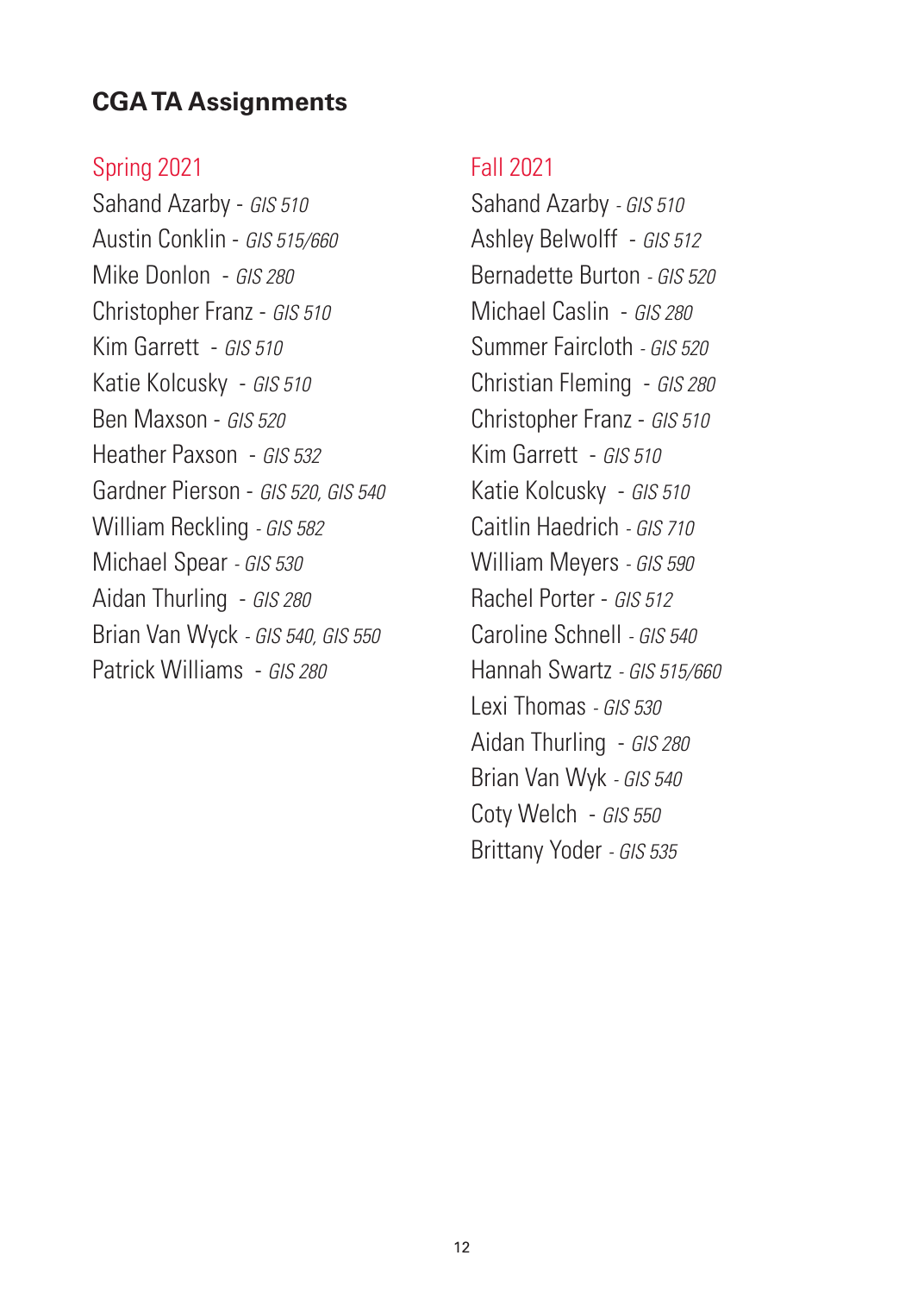### Geospatial Analytics Degree Milestones

#### **Preliminary Exams Completed, Reached Candidacy**

Elyssa Collins - *April 2021* Mollie Gaines - *December 2021* Xiaojie Gao - *August 2021* Kimia Karimi - *May 2021* Ian McGregor - *August 2021* Katie McQuillan - *June 2021* Thom Worm - *October 2021* Alexander Yoshizumi - *September 2021*

#### **Dissertation Successfully Defended**

Megan Coffer - *March 2021* Nikki Inglis - *August 2021* Nicholas Kruskamp - *December 2021* Kellyn Montgomery - *August 2021*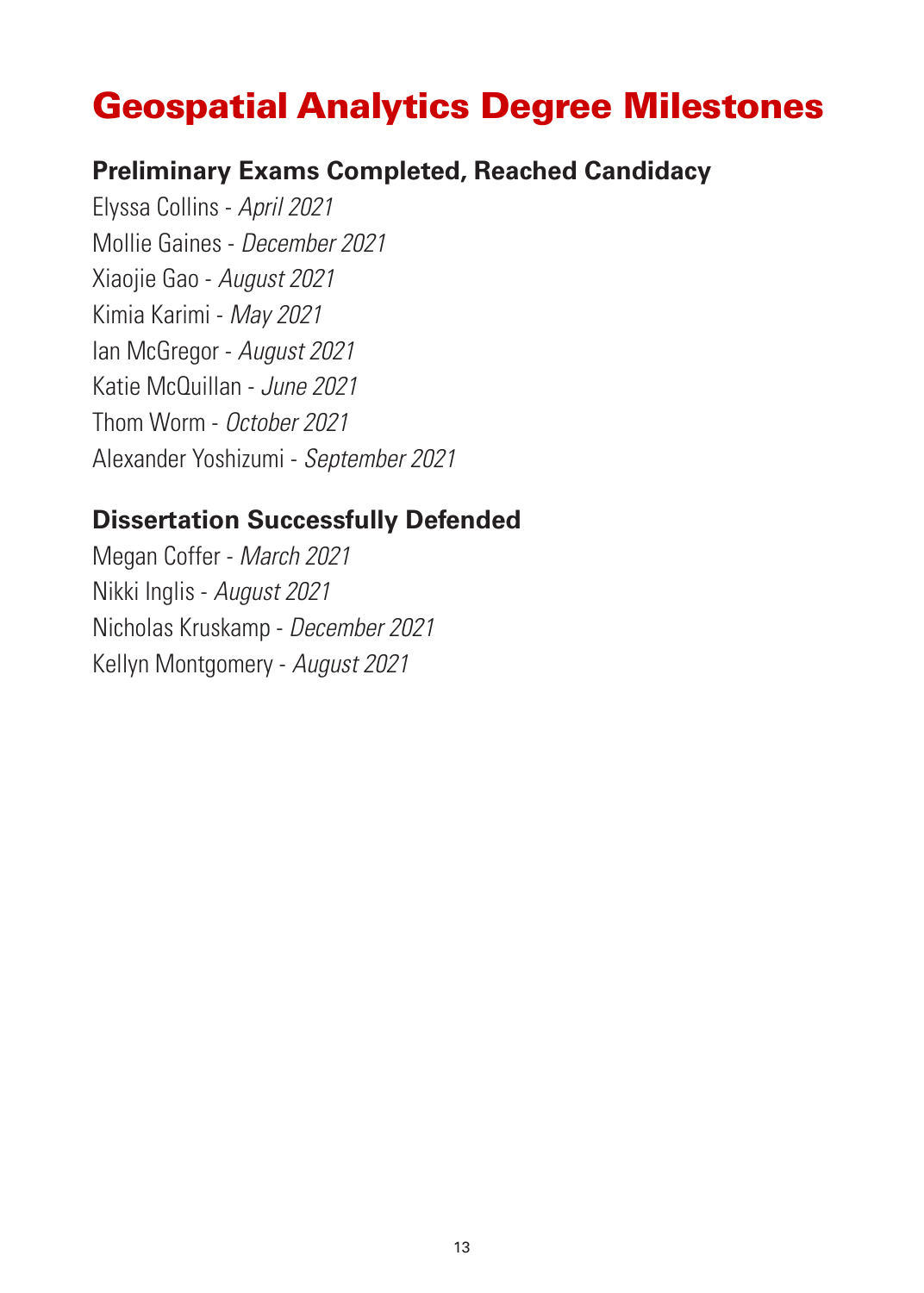## Student Presentations

#### **Conference Presentations**

#### American Meteorological Society (AMS) Annual Meeting | Virtual January 2021

Xia, Y., Wei, H., Meng, J., Gayno, G., Lei, H., Yang, R., Wu, Y., Yang, F., Barlage, M., Klesit, D.T., Tallapragada, V.S., **Gaines, M.D.** Preliminary comparison and evaluation of soil moisture simulated in GFSv15 and GFSv16

National Council for Science & the Environment (NCSE) Drawdown Conference | Virtual January 2021 **Collins, E.**, Sanchez, G.M., Meentemeyer, R.K. Urban areas at great risk from flood damage

International Society of Tropical Foresters Annual Conference | Virtual February 2021 **McGregor, I.R.** Addressing deforestation in Myanmar by improving near real-time satellite monitoring

North Carolina GIS Conference | Virtual February 2021 **Mathieu, M.** Exposure to diesel particulate matter and COVID-19 mortality in the continental United States

**Vivek Nanda, V.M.** Modeling trees with deep learning using aerial LiDAR and photos

North Carolina Space Grant Symposium | Virtual April 2021 **McGregor, I.R.** & Gray, J. Leveraging multi-source data to improve near real-time disturbance monitoring

**Ricci, S.W.**, Bohnenstiehl, D.R. Asssessment of visitation trends at North Carolina artificial reefs using high-resolution satellite imagery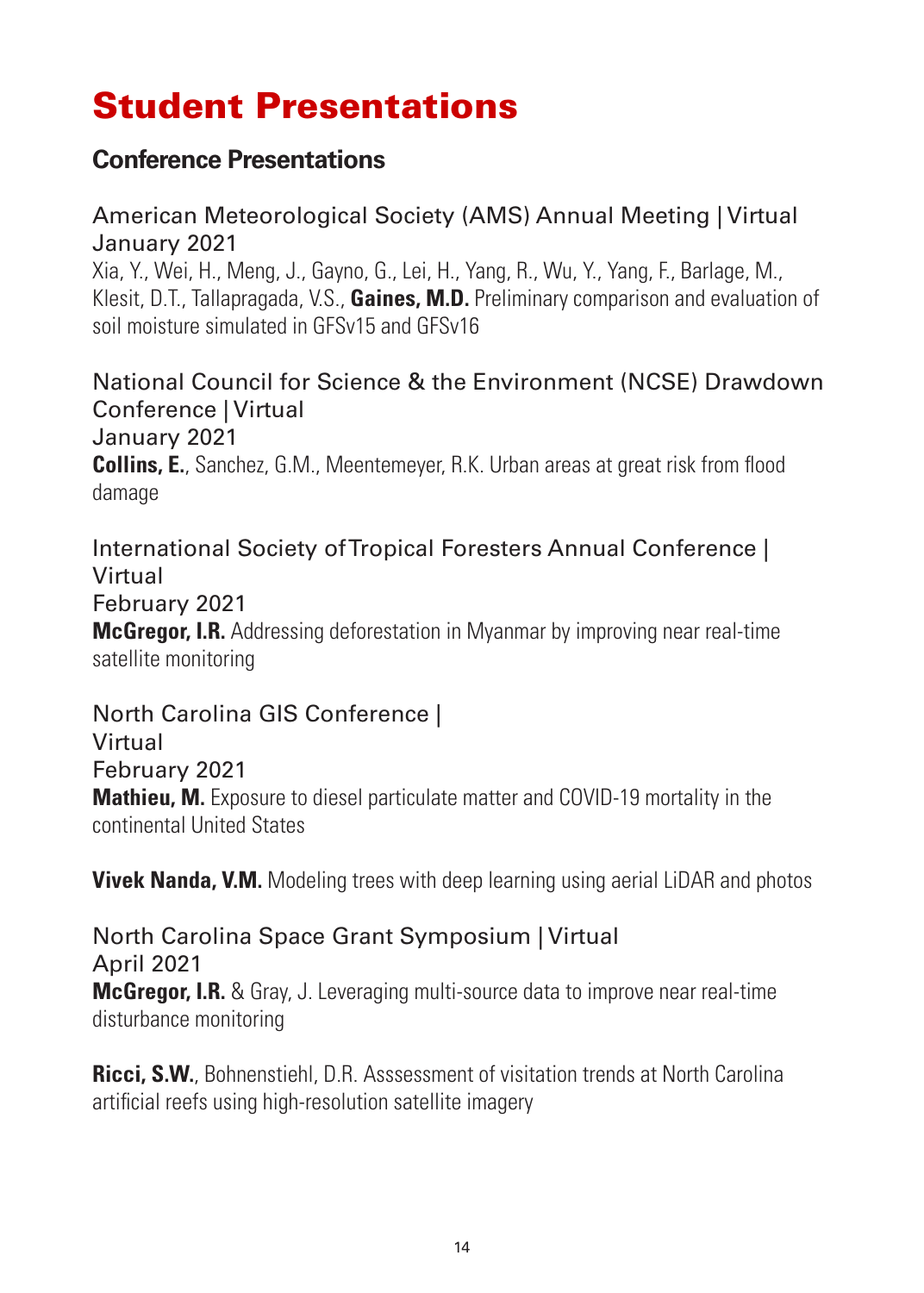#### University Consortium for Geographic Information Science (UCGIS) Symposium | Virtual June 2021 **Ricci, S.W.**, Bohnenstiehl, D.R. Asssessment of visitation trends at North Carolina artificial reefs using high-resolution satellite imagery 2nd place, UCGIS Student Lightning Talk Award

#### American Ornithological Society | Virtual

August 2021 **Perkins, D.J.**, Cooper, C.B., Katti, M. Bias in birdwatchers: Does neighborhood incomes affect estimates of bird richness?

#### Coastal & Estuarine Research Federation Biennial Conference | Virtual November 2021 **Ricci, S.W.**, Bohnenstiehl, D.R. Asssessment of visitation trends at North Carolina artificial reefs using high-resolution satellite imagery

#### American Geophysical Union (AGU) Annual Meeting | New Orleans, LA

December 2021

**Allen, L.**, Miller, M.A., Yuter, S.E., **Tomkins, L.** Analysis of 1 Hz, high precision pressure sensor data to identify gravity waves

**Das, R.**, Wegmann, K.W. Machine learning-based landslide detection using different satellite sensors: A case study in Chimanimani District, Zimbabwe

**Gao, X.**, **McGregor, I.**, Gray J. Satellite observations undestrimate the effect of growing season length on global vegetation productivity

**Gaines, M.**, Tulbure, M.G., **Perin, V.** Projecting surface water in the Southeastern U.S. under three climate and development scenarios

Gray, J., **Gao, X.** Observing long-term annual land surface phenology at medium spatial resolution

**Hinks, I.**, Gray, J. Monitoring crop development in smallholder farms using remotely sensed time series data augmentation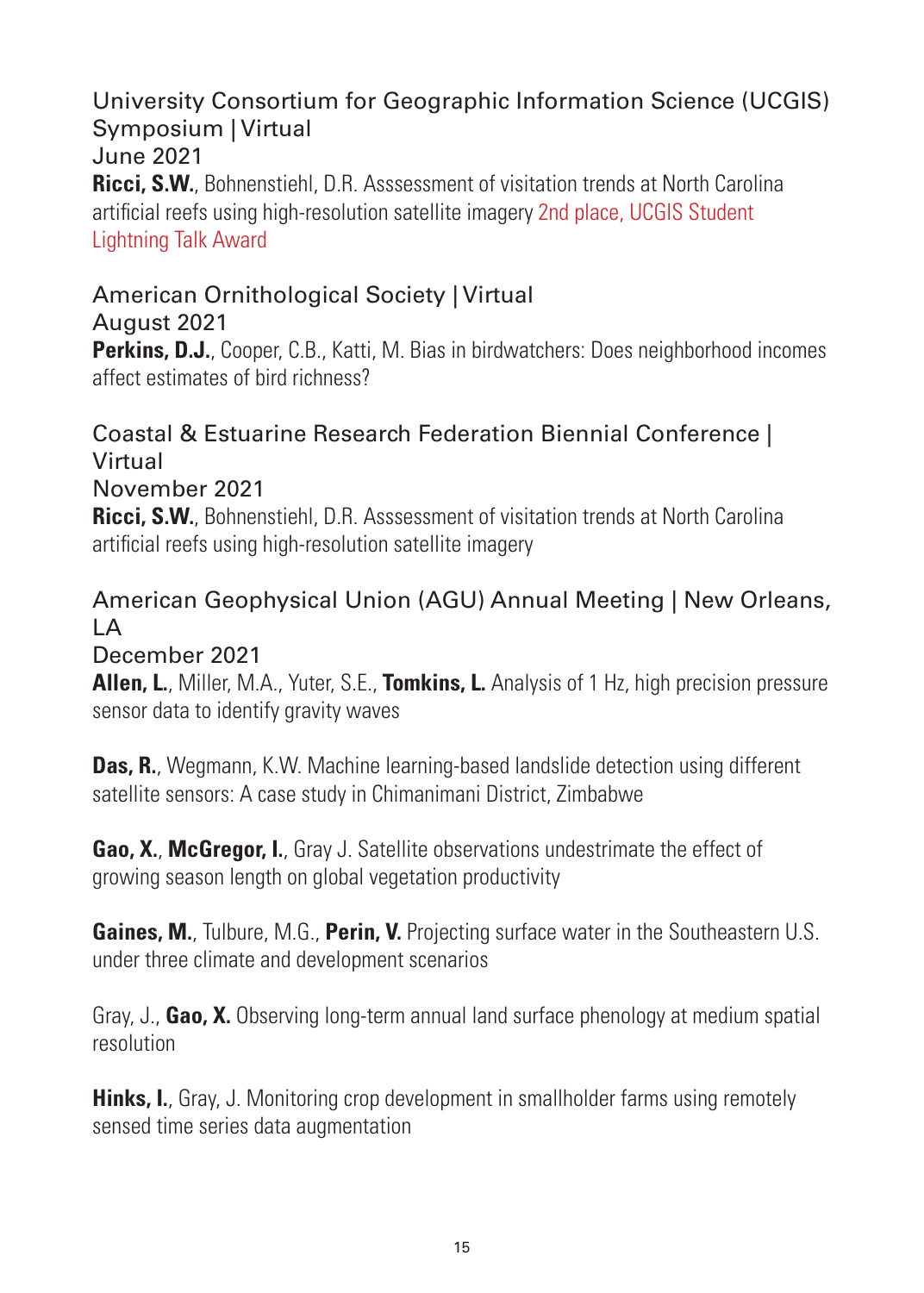**McGregor, I.**, Gray, J. We can't have it both ways: Accepting the trade-off of detection time and accuracy in multi-source, near real-time deforestation monitoring

**Perin, V.**, Tulbure, M.G., **Gaines, M.**, Reba, M.K., Yaeger, M.A. A multi-sesnory satellite imagery approach to monitor on-farm reservoirs

Terando, A.J., Sanchez, G., Petrasova, A., **Collins, E.**, Vogler, J., Vukomanovic, J., Mitasova, H., Meentemeyer, R.K. Forecasting land change in response to sea-level rise and frequent flooding

**Tomkins, L.**, Yuter, S.E., Miller, M.A., Peters, M., **Allen, L.**, Aponte-Torres, A. Image muting of mixed precipitation to improve identification of regions of heavy snow from radar data

Tulbure, M.G., Brioch, M., **Gaines, M.**, Stehman, S.V., Pavelsky, T., **Perin, V.** Towards global flood mapping with machine learning based on the harmonized Landsat-Sentinel 2 data

Vinod, N., Slot, M., **McGregor, I.**, et al. Thermal sensitivity across forest vertical profiles: Patterns, mechanisms, and ecological implications.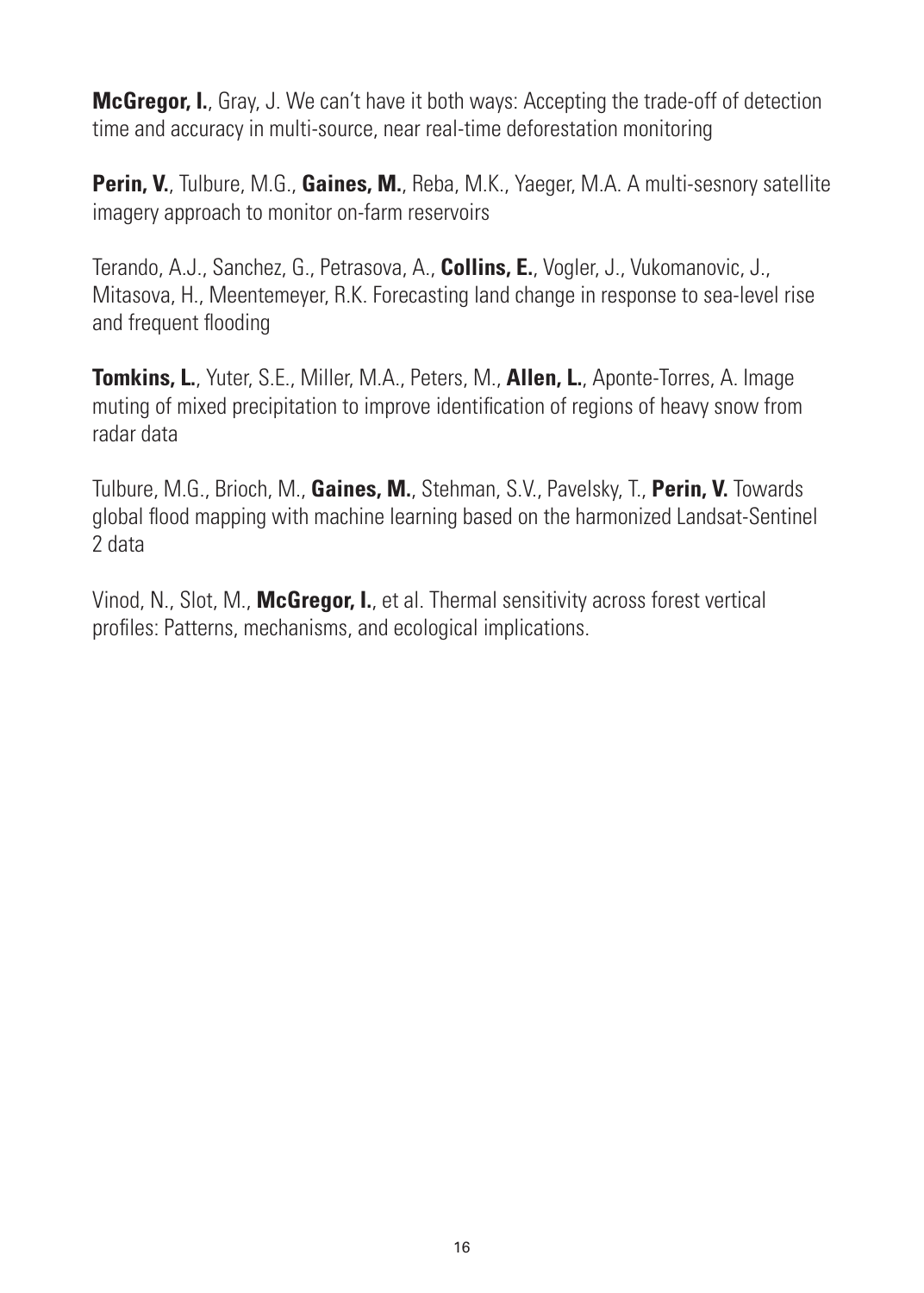#### **NC State Symposia**

#### College of Natural Resources Graduate Research Symposium April 2021

Coffer, M. Eyes in the sky support seagrass mapping in coastal environments. 1st place, Land, Wildlife, Water and Forest Management System Management

Mathieu, M. Exposure to diesel particulate matter and COVID-19 mortality in the Continental United States

Perin, V. A multi-sensor satellite imagery approach to monitor on-farm reservoirs. 1st place, Human Dimensions and Community Health

#### MEAS-FER-CGA Research Symposium September 2021

Allen, L. Contextualizing observations of snowstorms using aircraft-mounted radar

Dunstan, C. Spatiotemporal models of the evolution of dance trends

Saffer, A., Tateosian, L.G., Walden-Schreiner, C. Pest tracking with GDELT, Google News, and Twitter

VIvek Nanda, V.M. Realistic modeling of trees using aerial LiDAR and deep learning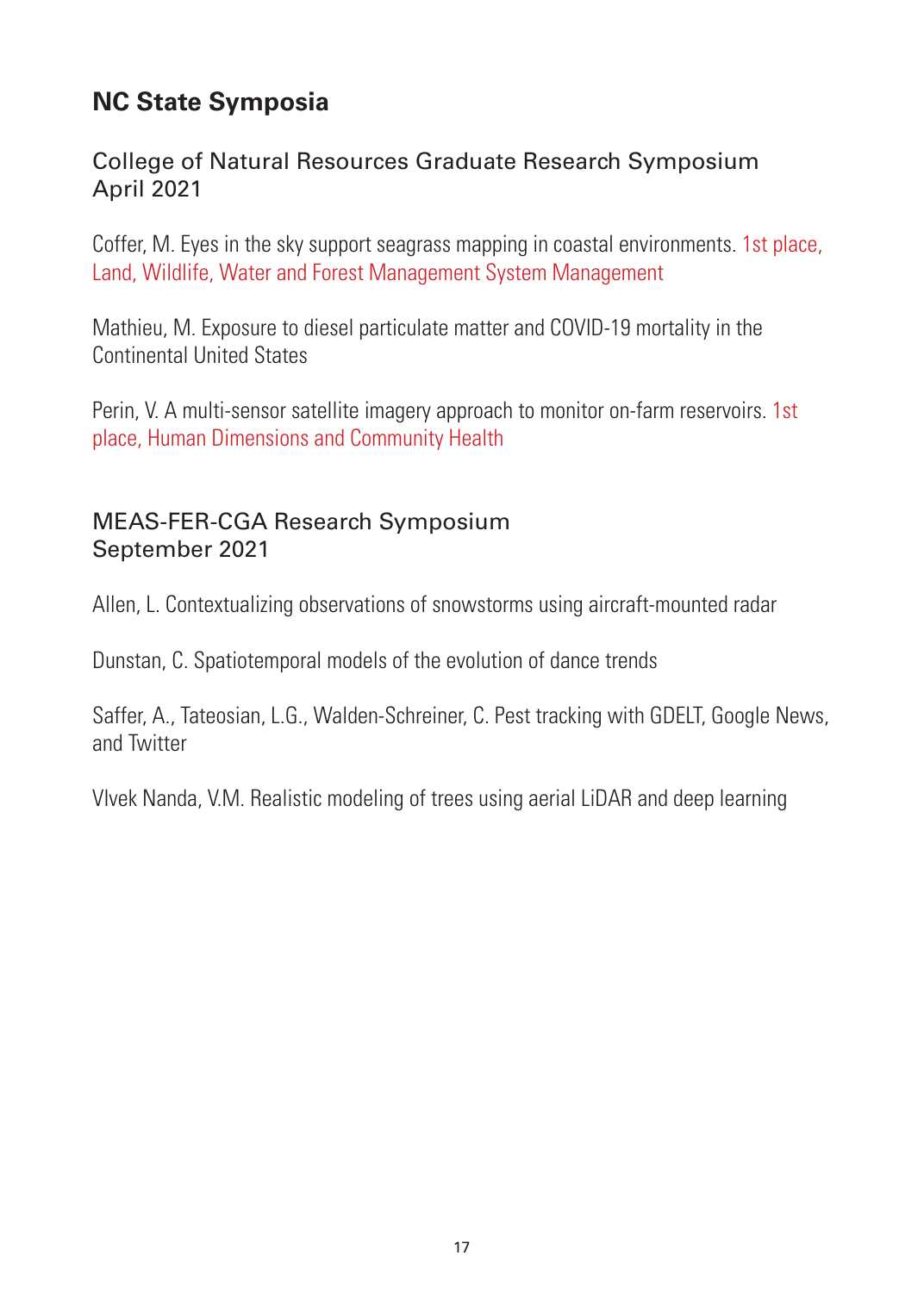### Faculty & Staff Awards

Eric Money and the MGIST program received the Excellence in Assessment Award.

Natalie Nelson was named a University Faculty Scholar.

John Vogler won 3rd Place in the NC GIS Conference poster competition.

Justyna Jeziorska was a finalist in the Education category of the Women to Watch in UAS Global Awards through Women and Drones.

Megan Skrip won 2nd place in the Institution division of the SCONC Science Communication Contest through the Science Communicators of North Carolina.

Jennifer Richmond-Bryant was appointed to the World Health Organization's Global Air Pollution & Health Technical Advisory Group.

Adam Terando was named Federal Coordinating Lead of the Earth System Processes Chapter of the Fifth National Climate Assessment.

Vaishnavi Thakar received a DELTA Course Design Grant.

Anders Huseth and Natalie Nelson were selected as Goodnight Early Career Innovators.

#### **Center-Affiliated Grants Started 2021**

Robert Scheller –– Spatial Patterning & Carbon Vulnerability: Does the Spatial Arrangement of Forest Management Increase Susceptability to Climate Change & Ecosystem Disturbances? Sponsor: University of Colorado Denver - National Science Foundation (NSF) Award Amount (Period): \$32,376 (1-1-2021 to 6-30-2024)

Ross Meentemeyer, Christopher Jones, Yu Takeuchi — A tangible landscape framework to support spotted laternfly program Sponsor: US Dept. of Agriculture - Animal and Plant Health Inspection Services (USDA APHIS) Award Amount (Period): \$80,000 (4-1-2021 to 3-31-2022)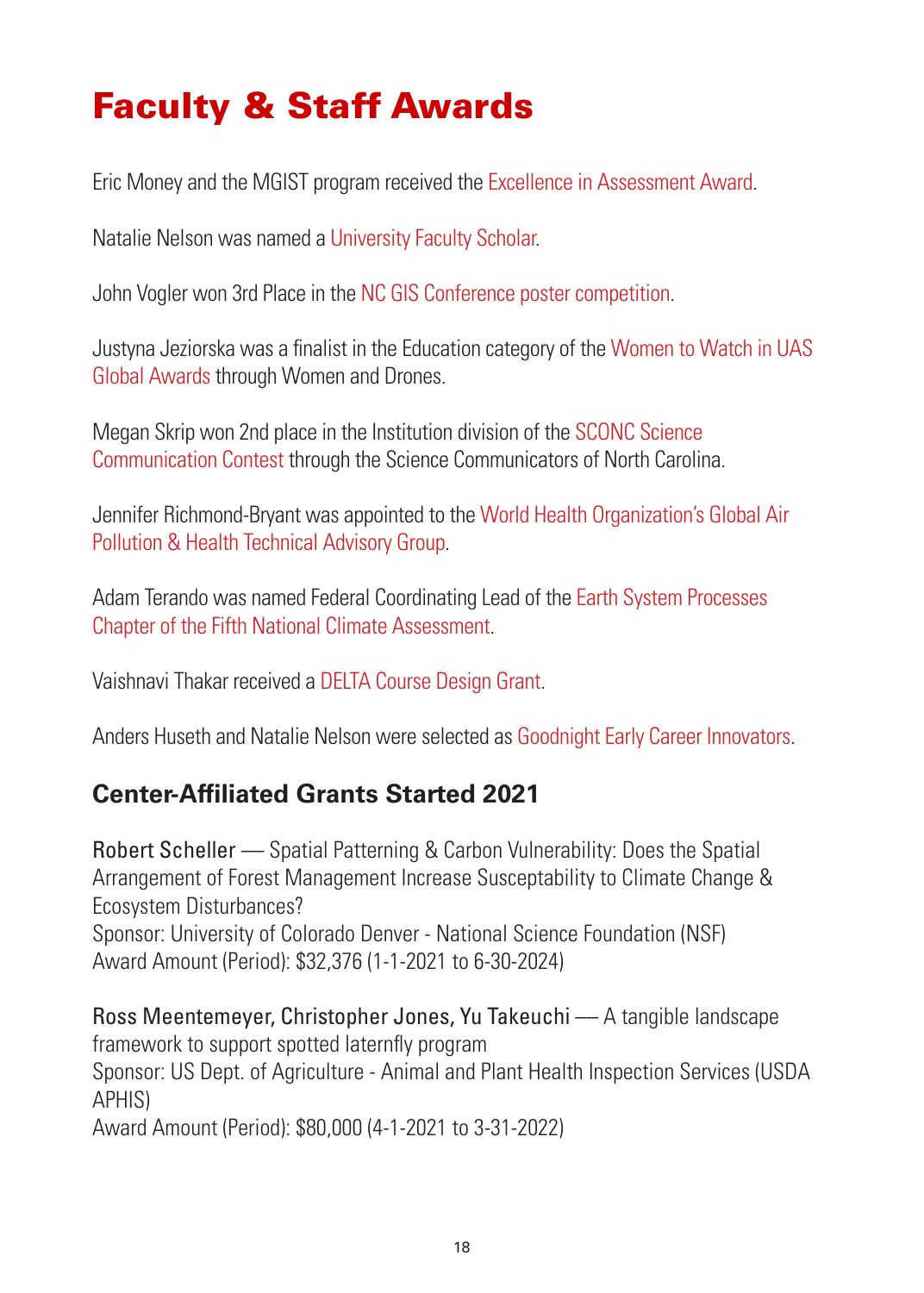Jelena Vukomanovic -- Communicating Prescribed Fire Management through Virtual Public Engagement Strategies Post-COVID Sponsor: US National Park Service Award Amount (Period): \$80,000 (4-1-2021 to 3-31-2022)

Jelena Vukomanovic, Bethany Cutts –– Interdisciplinary Energy Data Analytics Ph.D. Fellows Program Phase II: Training the Next Generation of Energy Data Scholars Sponsor: Duke University - Alfred P. Sloan Foundation Award Amount (Period): \$112, 212 (5-1-2021 to 8-31-2022)

Rada Chrikova –– IARPA Space-Based Machine Automated Recgnition Technique (SMART) Sponsor: Applied Research Associates, Inc. (ARA) - Intelligence Advanced Research Projects Activity (IARPA) Award Amount (Period): \$229, 912 (5-10-2021 to 6-21-2022)

Chelsey Walden-Schreiner — Environmental Outcomes by AmeriCorps Members: PLSC Evaluation Plan 2021-2024 Sponsor: Western Kentucky University - Corporation for National and Community Service Award Amount (Period): \$64,447 (6-1-2021 to 3-16-2022)

Erin Seekamp, William Slocumb — Supporting the Development of an Archeology Climate Adaptation Prioritization Framework Sponsor: US National Park Service - US Department of Interior (DOI) Award Amount (Period): \$89,585 (6-1-2021 to 9-30-2024)

Christopher Jones, Ross Meentemeyer –– Develop Algorithms for Determining Optimal Pest Management Solutions Sponsor: US Dept. of Agriculture - Animal and Plant Health Inspection Services (USDA APHIS) Award Amount (Period): \$131,989 (8-1-2021 to 7-31-2022)

Natalie Nelson –– SECOORA-Integrated Decision Support and Management Tools for Adaptive Public Health Practices: An Early Advisement & Reporting System for Recreational & Shellfish Harvesting Waters of the Southeast Sponsor: University of South Carolina - Southeast Coastal Ocean Observing Regional Association (SECOORA) Award Amount (Period): \$44,875 (7-1-2021 to 6-30-2022)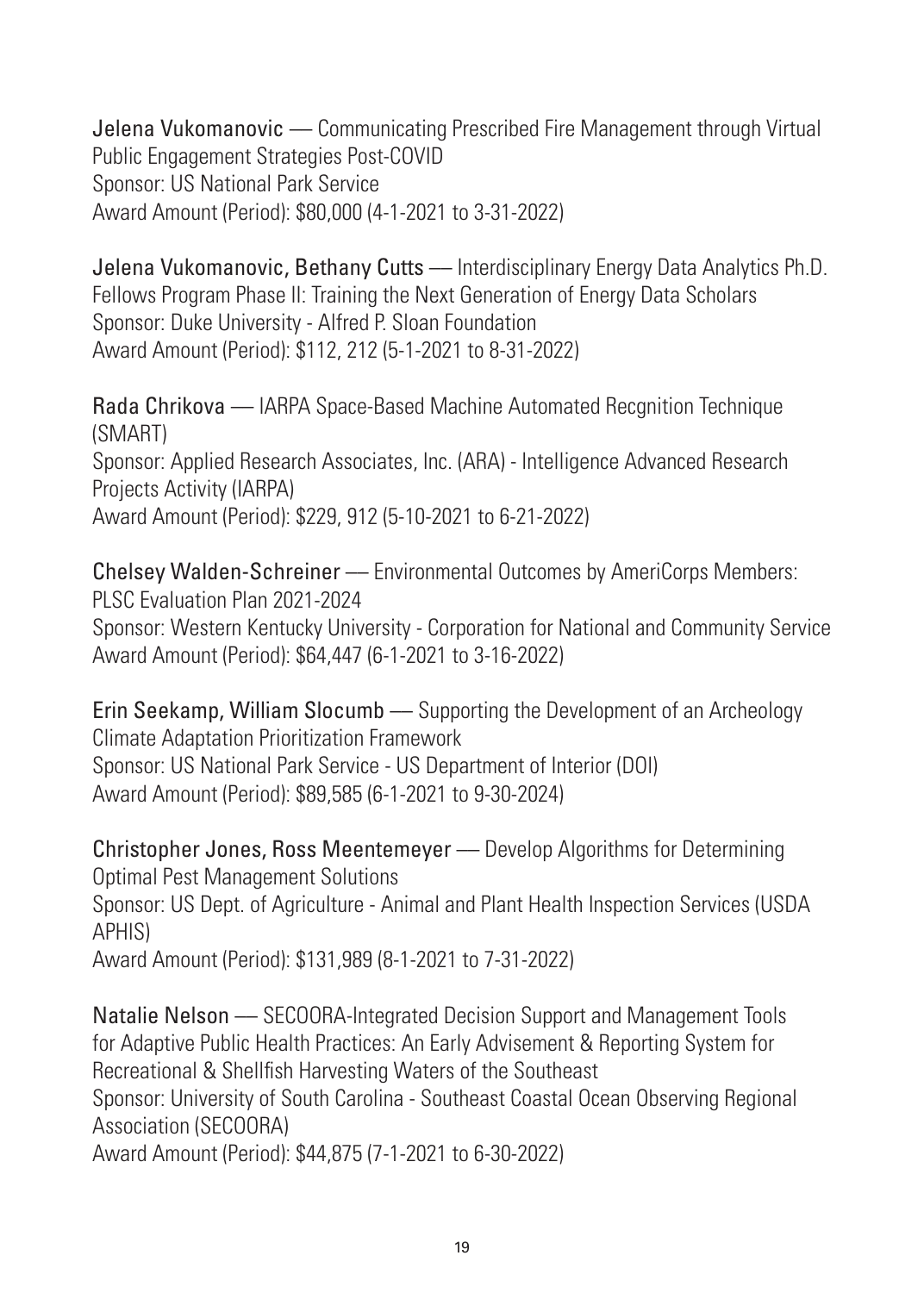Jean Ristiano, Qingshan Wei, Christopher Jones - 3.0823.01 - Sensor Integrated Platform for Monitoring Phytophthora Diseases Sponsor: US Dept. of Agriculture - Animal and Plant Health Inspection Services (USDA APHIS) Award Amount (Period): \$44,875 (7-1-2021 to 6-30-2022)

Aaron Hipp, Kyle Bunds –– KABOOM! Sponsor: The Colorado Health Foundation Award Amount (Period): \$70,050 (7-1-2021 to 12-31-2022)

Christopher Jones, Ross Meentemeyer, Yu Takeuchi –– Eradication Analysis & Decision Support (eRADS) Sponsor: Animal and Plant Health Inspection Services (USDA APHIS) Award Amount (Period): \$109,025 (8-1-2021 to 7-31-2022)

Christopher Jones, Ross Meentemeyer –– Developing Integrated Geospatial Architectures to Support Enterprise Deployment of Geographic Information Systems Products at USDA Sponsor: US Dept. of Agriculture - Agricultural Research Service (USDA ARS) Award Amount (Period): \$200,000 (8-1-2021 to 7-31-2022)

Natalie Nelson –– CAREER: Characterizing the Unseen Water Quality Consequences of Sunny-Day Floods in Nearshore Waters Sponsor: National Science Foundation (NSF) Award Amount (Period): \$429,240 (8-1-2021 to 7-31-2026)

Robert Scheller –– Forecasting Prescribed Fire Smoke within Vulnerable Communities in Southern Appalachia Sponsor: Bureau of Land Management - US Department of Interior (DOI) Award Amount (Period): \$25,000 (8-3-2021 to 6-30-2023)

Mirela Tulbure –– Towards Global Flooding Dynamics in Near Real-time: A Multisensor Fusion Approach Based on Public Domain Time-series of Optical and Radar Data Sponsor: National Aeronautics & Space Administration (NASA) Award Amount (Period): \$230,180 (8-15-2021 to 8-14-2024)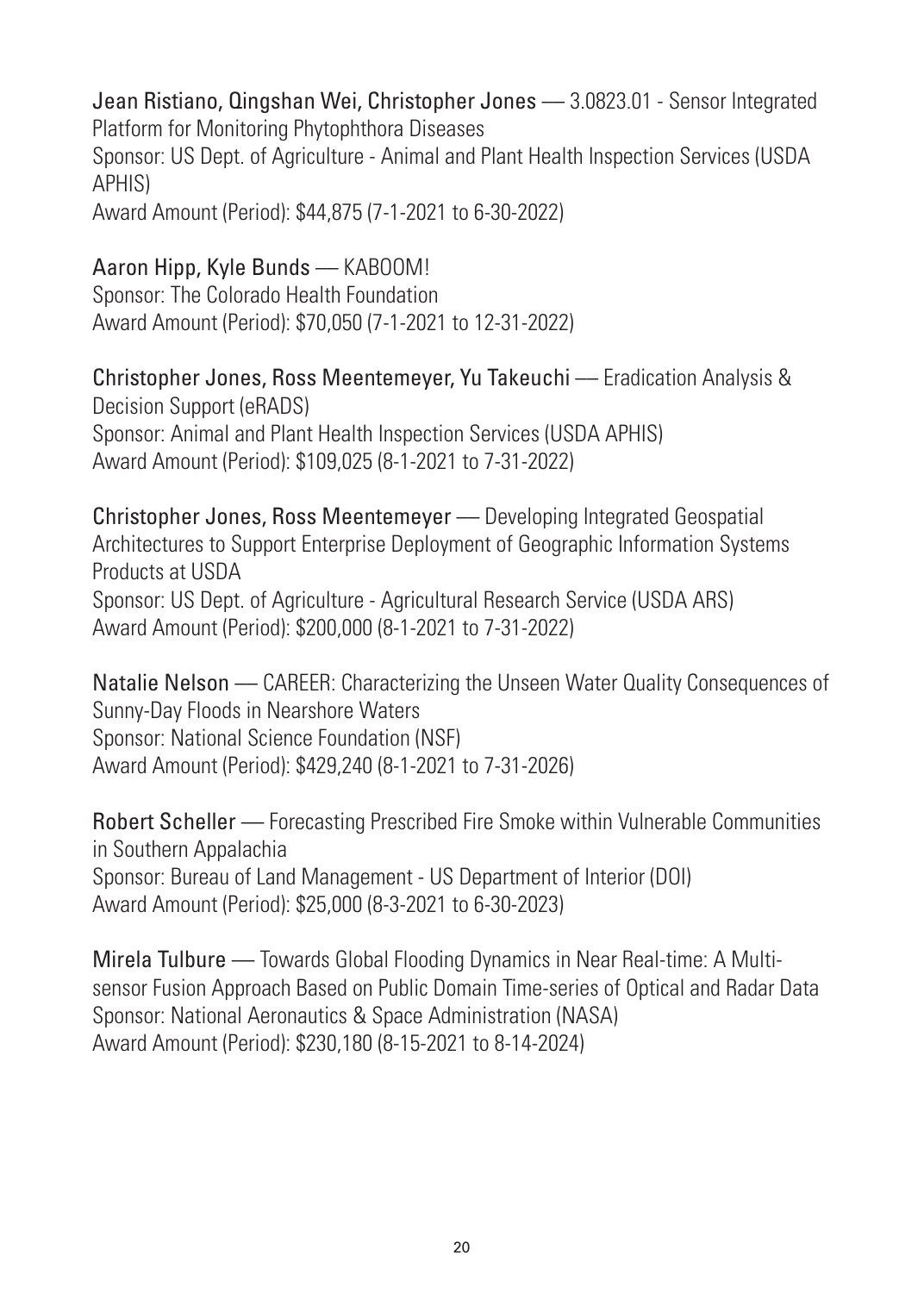Katherine Martin –– Investigating Whether Forest Management Can Improve Water Supply Resilience to Drought and Ensure Adequate Baseflow for Aquatic Species in the Southern Blue Ridge Sponsor: The Nature Conservancy Award Amount (Period): \$72,494 (8-16-2021 to 8-15-2023)

Joshua Gray — Long-Term Changes and Variability in Global Ecosystem Phenology from MODIS Sponsor: Boston University - National Aeronautics & Space Administration (NASA)

Award Amount (Period): \$42,385 (9-1-2021 to 8-31-2024)

Christopher Jones, Ross Meentemeyer, Yu Takeuchi –– Testing Inspection Strategies for the Cut Flower Release Program using PoPS Border Simulation Sponsor: US Dept. of Agriculture - Animal and Plant Health Inspection Services (USDA APHIS) Award Amount (Period): \$41,000 (9-1-2021 to 8-31-2022)

Joshua Gray –– Does chilling explain the divergent response of spring phenology to urban heat islands? (Student: Xiaojie Gao) Sponsor: National Aeronautics & Space Administration (NASA) Award Amount (Period): \$45,000 (9-1-2021 to 8-31-2024)

Mirela Tulbure –– Quantifying On-Farm Reservoirs Impacts on Surface Hdryology Using a Multi-Sensor Approach (Student: Vinicius Perin) Sponsor: National Aeronautics & Space Administration (NASA) Award Amount (Period): \$45,000 (9-1-2021 to 8-31-2024)

Natalie Nelson –– Coupling Lake, Watershed, & Estuarine Models to Better Understand the Role of Engineered Freshwater Discharges in Driving the Serverity, Location, and Timing of Harmful Algal Blooms Sponsor: University of Florida - Engineer Research and Development Center (ERDC)

Award Amount (Period): \$234,609 (9-29-2021 to 9-28-2023)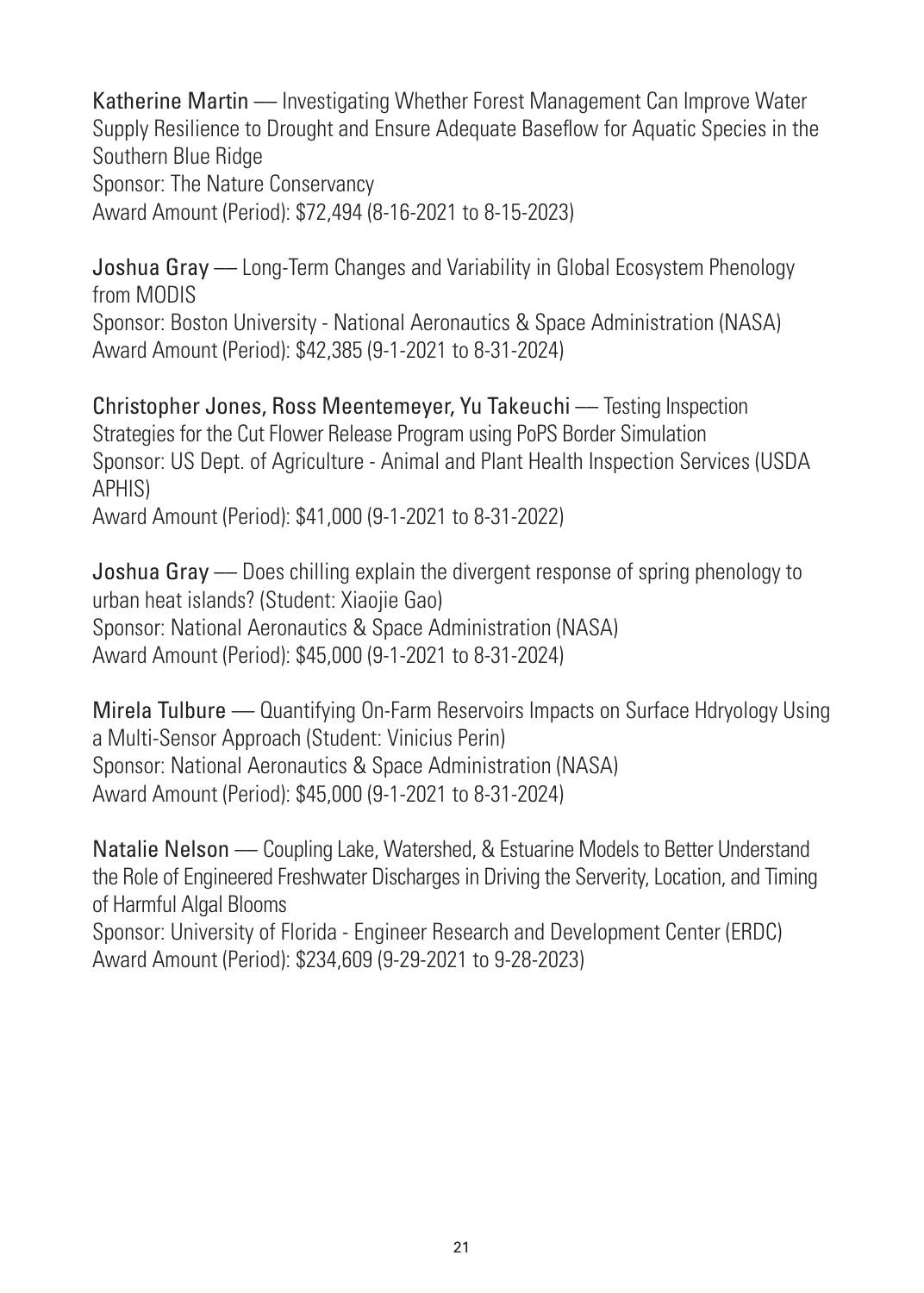## Center-Affiliated Publications (2021)

Agostini Ferrante, D., *Vukomanovic, J.*, & *Smart, L.S.* (2021). Uncovering trends and spatial biases of research in a U.S. National Park. *Sustainability*, 13, 11961

Alonso, A., *Nelson, N.*, et al. (2021). Estimating the influence of oyster reef chains on freshwater detention at the estuary scale using Landsat-8 imagery. *Estuaries and Coasts*, 45, 1-6.

Barnhart, T.B., *Vukomanovic, J.*, et al. (2021). Future land cover and climate may drive decreases in snow wind-scour and transpiration, increasing streamflow at a Colorado, USA headwater catchment. Hydrological Processes, 35(11), e14416.

Bruni, E.T., Ott, R.F., Picotti, V., Haghipour, N., *Wegmann, K.W.*, Gallen, S.F. (2021). Stochastic alluvial fan and terrace formation triggered by a high-magnitude Holocene landslide in the Klado Gorge, Crete. Earth Surface Dynamics Discussions

Cajiao, D., Benayas, J., Tejedo, P., *Leung, Y.* (2021). Adaptive management of sustainable tourism in Antarctica: A rhetoric or working progress? *Sustainability*, 13(14): 7649.

**Coffer, M.M.**, et al. (2021). Assessing cynobacterial frequency and abundance at surface waters near drinking water intakes across the United States. *Water Research*, 201, 117377.

**Coffer, M.**, et al. (2021). Satellite remote sensing to assess cyanobacterial bloom frequency across the United States at multiple spatial scales. *Ecological Indicators*, 128: 107822.

Del Giudice, D., Fang, S., Scavia, D., Davis, T.W., Evans, M.A., *Obenour, D.R.* (2021). Elucidating controls on cyanobacteria bloom timing and intensity via Bayesian mechanistic modeling. *Science of the Total Environment*, 755(1): 142487.

*Emanuel, R.E.,* et al. (2021). Natural gas gathering and transmission pipelines and social vulnerability in the United States. *GeoHealth*, e2021GH000442.

Galvis, J.A., Jones, C.M., Prada, J.M., Corzo, C.A., *Machado, G.* (2021). The between-farm transmission dynamics of porcine epidemic diarrhoea virus: A short-term forecast modelling comparison and the effectiveness of control strategies. *Transboundary and Emerging Diseases*.

*Gao, X.***, Gray, J.**, et al. (2021). Longer greenup periods associated with greater wood volume growth in managed pine stands. *Agricultural and Forest Meteorology*, 297, 108237.

**Center-affiliated student**; *Center-affiliated faculty or researcher*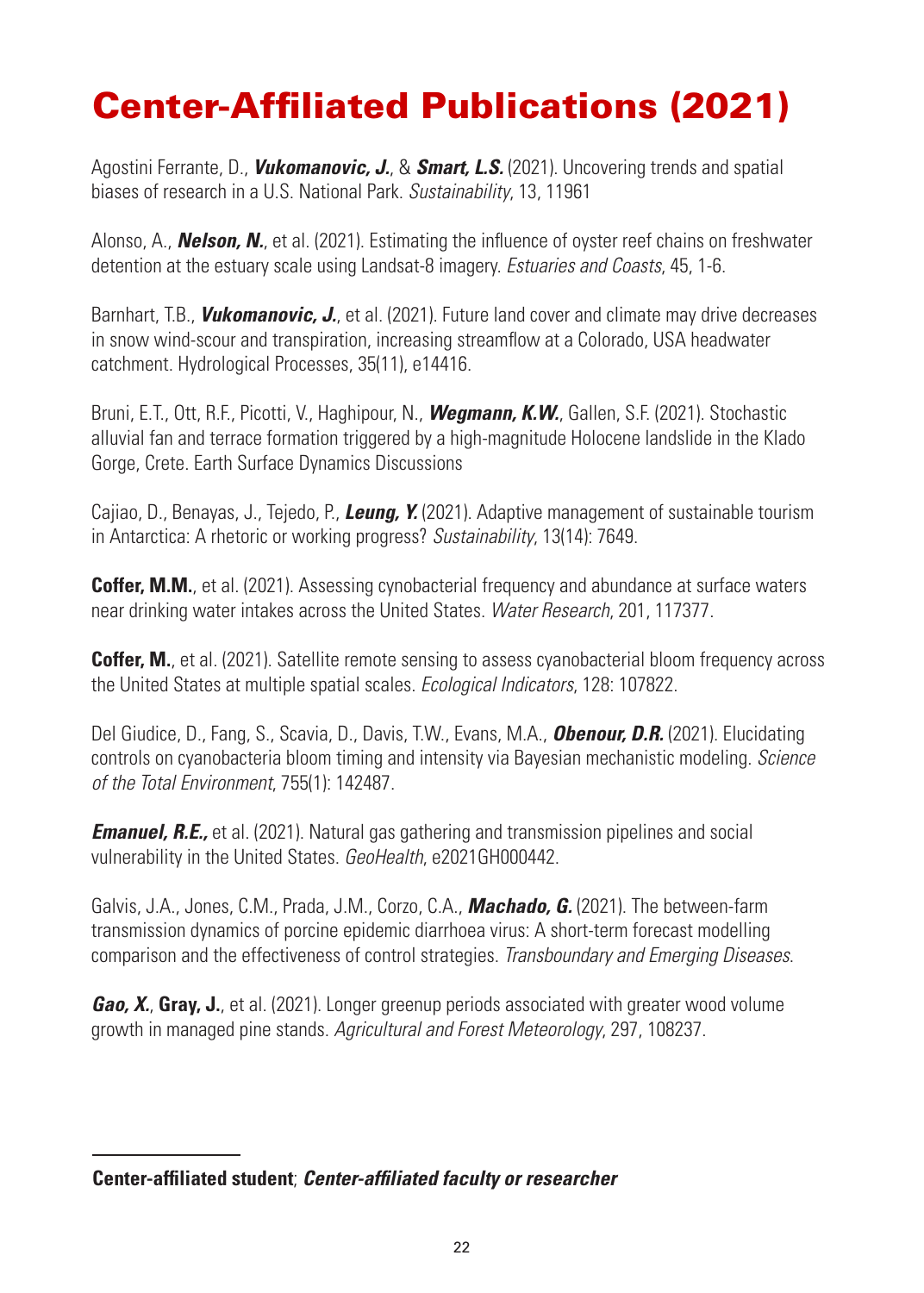**Gao, X.**, *Gray, J.M.*, *Reich, B.J.* (2021). Long-term, medium spatial resolution annual land surface phenology with a Bayseian hierarchical model. *Remote Sensing of Environment*, 261, 112484.

Gaydos, D.A., *Jones, C.M.*, *Jones, S.K.*, **Millar, G.C.**, *Petras, V*., *Petrasova, A*., *Mitasova, H.*, & *Meentemeyer, R.K.* (2021). Evaluating online and tangible interfaces for engaging stakeholders in forecasting and control of biological invasions. Ecological Applications, e02446.

He, Y., Chen, G., Cobb, R.C, Zhao, K., *Meetemeyer, R.K.* (2021). Forest landscape patterns shaped by interactions between wildfire and sudden oak death disease. Forest Ecology and Management, 486, 118987.

Holland, I., DeVille, N. V., Browning, M. H. E. M., Buehler, R. M., Hart, J. E., *Hipp, J. A.*, et al. (2021). Measuring Nature Contact: A Narrative Review. International Journal of Environmental Research and Public Health, 18(8), 4092.

Hughey, S.M., Wende, M.E., Stowe, E.W., Kaczynski, A.T., Schipperijn, J., *Hipp, J.A.* (2021). Frequency of neighborhood park use associated with physical activity among adults in four US cities. Journal of Physical Activity and Health, 18(5): 603-609.

Johnson, M.C., *Reich, B.J.*, *Gray, J.M.* (2021). Multisensor fusion of remotely sensed vegetation indices using space-time dynamic linear models. *Journal of the Royal Statistical Society Series C*, 70, 793-812.

Matallana-Ramirez, L.P., Whetten, R.W., *Sanchez, G.M*., Payn K.G. (2021). Breeding for Climate Change Resilience: A Case Study of Loblolly Pine (Pinus taeda L.) in North America. *Frontiers in Plant Science*, 12, 606908.

McWilliams, S., Carter, W., Cooper-Mullin, C., DeMoranville, K., Frawley, A., Pierce, B., & *Skrip, M.* (2021). How birds during migration maintain (oxidative) balance. Frontiers in Ecology and Evolution, 9, 742642.

*Meentemeyer, R.K.*, *Walden-Schreiner, C.*, **Saffer, A.**, & *Jones, C.* (2021). Invasive species. In D. Richardson, N. Castree, M.F. Goodchild, A. Kobayashi, W. Liu, & R.A. Marston (Eds.), T*he International Encyclopedia of Geography*. John Wiley & Sons, Ltd.

**Millar, G.C.**, Mitas, O., Boode, W., Hoeke, L., de Krujif, J., *Petrasova, A.*, *Mitasova, H.* (2021). Space-time analytics of human physiology for urban planning. *Computers, Environment and Urban Systems*, 85, 101554.

**Center-affiliated student**; *Center-affiliated faculty or researcher*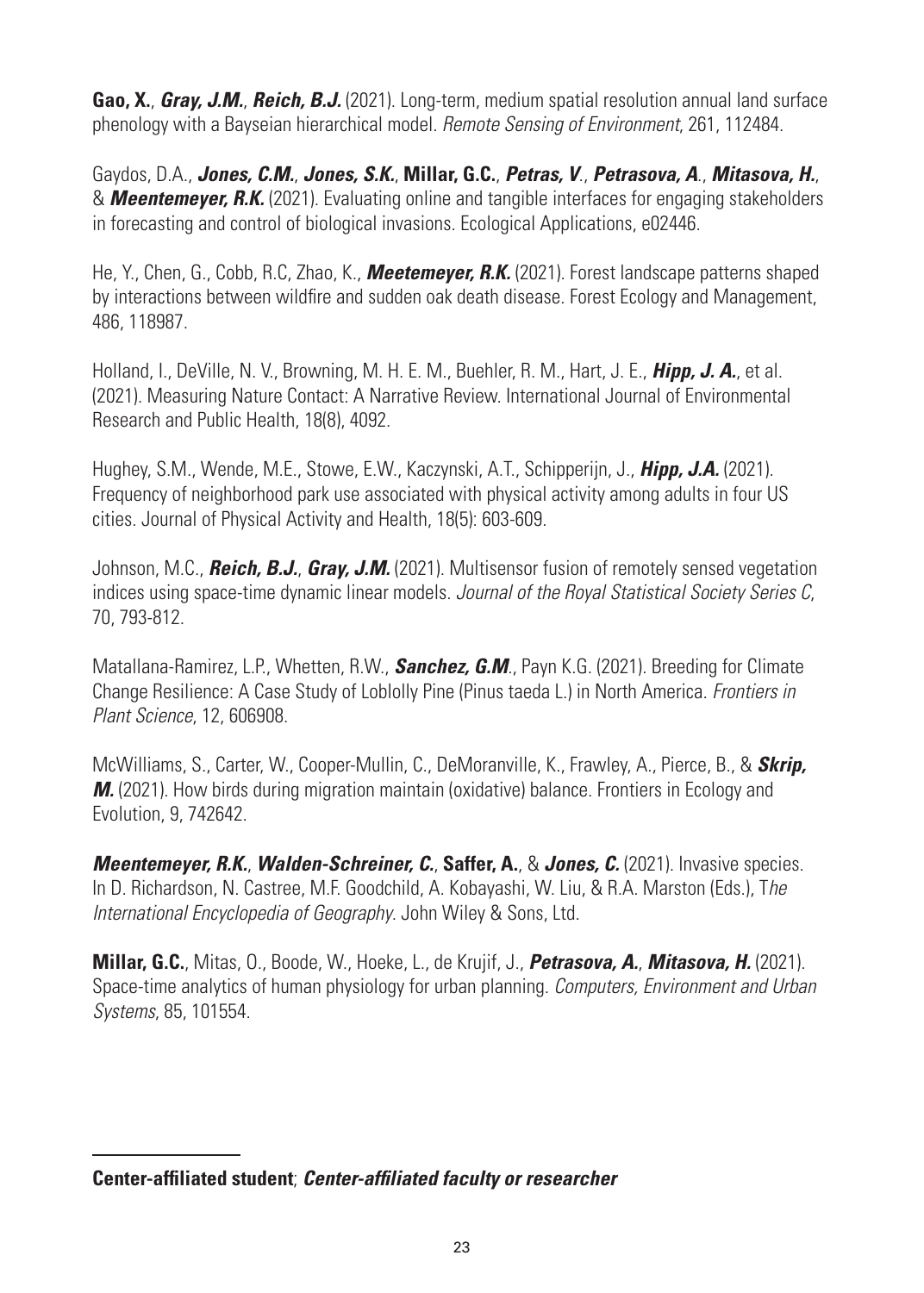Miller, J.W., **Karimi, K.**, *Sankarasubramanian, A.*, *Obenour, D.R.* (2021). Assessing interannual variability in nitrogen sourcing and retention through hybrid Bayesian watershed modeling. *Hydrology and Earth System Sciences*, 25(5), 2789-2804.

*Petras, V., Mitasova, H., and Petrasova, A. (2021). Open Source Software Development. The Geographic Information Science & Technology Body of Knowledge* (2nd Quarter 2021 Edition), John P. Wilson (ed.).

Ott, R.F., *Wegmann, K.W.*, et al. (2021). Reassessing Eastern Mediterranean tectonics and earthquake hazard from the 365 CE earthquake. *AGU Advances*, 2(2), e2020AV000315.

**Perin, V.**, Roy, S., Kington, J., Harris, T., *Tulbure, M.G.*, et al. (2021). Monitoring small water bodies using high spatial and temporal resolution analysis ready datasets. *Remote Sensing*, 12(24), 5176.

**Reckling, W.**, *Mitasova, H.*, *Wegmann, K.*, et al. (2021). Efficient drone-based rare plant monitoring using a species distribution model and AI-based object detection. *Drones*, 5(4), 110.

Ristaino, J.B., Anderson, P.K., Bebber, D.P., Brauman, K.A., Cunniffe, N.J., Fedoroff, N.V., Finegold, C., Garrett, K.A., Gilligan, C.A., Jones, C.M., Martin, M.D., MacDonald, G.K., Neenan, P., Records, A., Schmale, D.G., *Tateosian, L.*, & Wei, Q. (2021). The persistent threat of emerging plant disease pandemics to global food security. *PNAS*, 118(23), e2022239118.

Rogers, A.G., *Leung, Y.* (2021). "More Helpful than Hurtful"? Information, Technology, and Uncertainty in Outdoor Recreation. *Leisure Sciences*.

Rucker, C.A., Tull, N., Dietrich, J.C., Langan, T.E., *Mitasova, H.* (2021). Downscaling of real-time coastal flooding predictions for decision support. *Natural Hazards. 107,* 1341-1369*.*

Scheip, C.M., *Wegmann, K.W.* (2021). HazMapper: A global open-source natural hazard mapping application in Google Earth Engine. *Natural Hazards and Earth System Sciences*, 21: 1495-1511.

Simmons, K.R., Eggleston, D.B., *Bohnenstiehl, D.R.* (2021). Hurricane impacts on a coral reef soundscape. *PLoS ONE*, 16(2): e0244599.

*Smart, L.S.*, *Vukomanovic, J*., Sills, E.O., *Sanchez, G.* (2021). Cultural ecosystem services caught in a 'coastal squeeze' between sea level rise and urban expansion. *Global Environmental Change*, 66, Article 102209.

**Center-affiliated student**; *Center-affiliated faculty or researcher*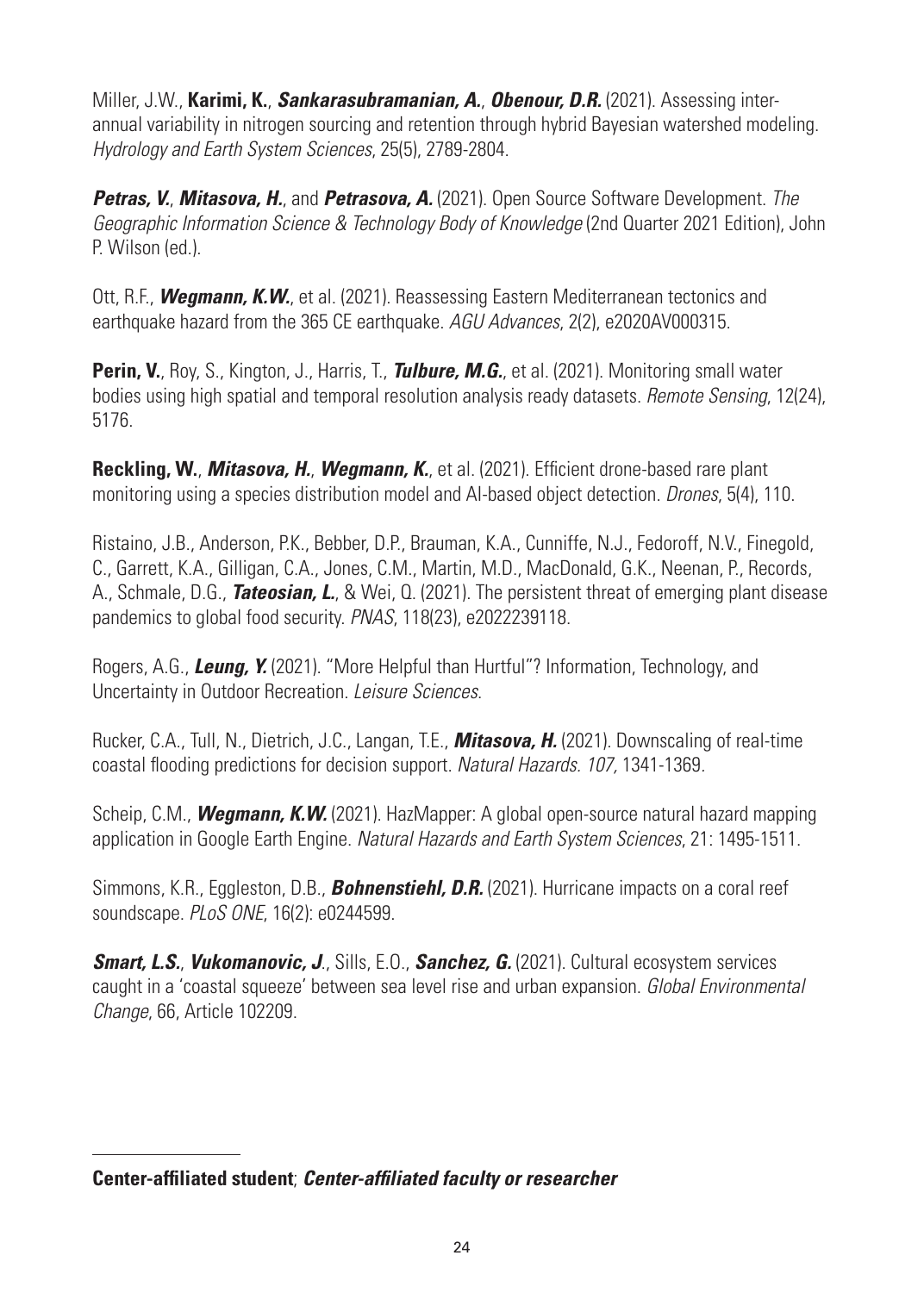*Smart, L.S.*, *Vukomanovic, J.*, et al. (2021). Quantifying drivers of coastal forest carbon decline highlights opportunities for targeted human interventions. *Land*, 10(7), 752.

Smith, C.T., *Leung, Y.*, Seekamp, E.L. (2021). Assessing geospatial technology implementation capacity for natural resource management networks: A proposed framework. T*he Journal of Park and Recreation Administration*, 39(2), 24-42.

Van Hoeck, R.V., Paxton, A.B., *Bohnenstiehl, D.R.*, et al. (2021). Passive acoustic monitoring complements traditional methods for assessing marine habitat enhancement outcomes. *Ecosphere*, 12(11), e03840.

*Vukomanovic, J.*, **Randall, J.** (2021). Research trends in U.S. national parks, the world's "living laboratories." *Conservation Science and Practice*, e414.

**White, C.T.**, *Mitasova, H.*, BenDor, T.K., Foy, K., *Pala, O.*, *Vukomanovic, J.*, & *Meentemeyer,*  **R.K.** (2021). Spatially explicit fuzzy cognitive mapping for participatory modeling of stormwater management. *Land*, 10(11), 1114.

Wu, J., Hilborn, E.D., Schaeffer, B.A., Urquhart, E., **Coffer, M.M.**, et al. (2021). Acute health effects associated with satellite-determined cyanobacterial blooms in a drinking water source in Massachusetts. *Environmental Health*, 20, 83

*Vogler, J., Vukomanovic, J.* (2021). Trends in United States human footprint revealed by new spatial metrics of urbanization and per capita land change. *Sustainability*, 13(22), 12852.

Zhang, Z., *Martin, K.L.*, et al. (2021). Equally green? Understanding the distribution of urban green infrastructure across student demographics in four public school districts in North Carolina, USA, *Urban Forestry & Urban Greening*, 67, 127434.

Zhenzhen, Z., Stevenson, K.T., & *Martin, K.L.* (2021). Exploring geographical, curricular, and demographic factors of nature use by children in urban schoolyards in Raleigh, NC, USA. *Urban Forestry & Urban Greening*, 65, 127323.

**Center-affiliated student**; *Center-affiliated faculty or researcher*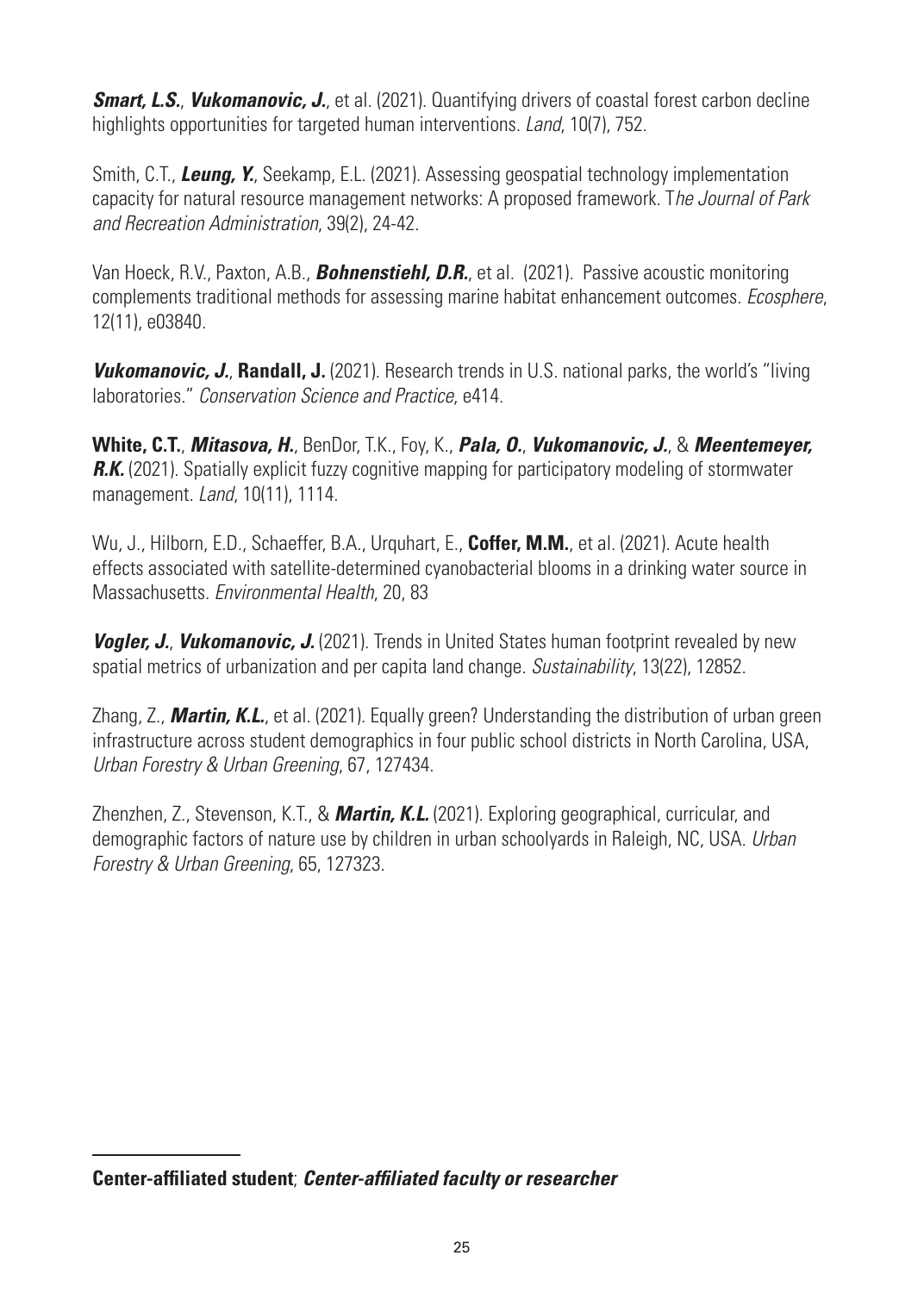### Center Service

#### **Thank you to the following faculty and staff who served on Center committees in 2021:**

Zac Arcaro c\* d\* h Chris Osburn g Laura Belica<sup>c</sup> Christian Communication Ceorgina Sanchez a h Caren Cooper e Megan Skrip b\* d h Bethany Cutts h Bill Slocumb c Josh Gray a g Aaron Hipp a h Stacy Supak a<sup>\* f</sup> and a set of the Laura Tateosian g Daniela Jones<sup>e</sup> Christian Maria Naishanyi Thakar <sup>e f</sup> Mirela Tulbure c g h Raju Vatsavai c g h Helena Mitasova f g h **John Vogler** b John Vogler b Natalie Nelson g

Perver Baran e George Stephen Herbert Bernard en Jennifer Richmond-Bryant e Rachel Kasten a\* e\* f g h Ross Meentemever g\* h\* Eric Money bdf\* h Chelsey Walden-Schreiner d\*

a Awards Committee entity of the state of the state of the state of the state of the state of the state of the

- <sup>b</sup> Communications Committee **f** Education Committee
- <sup>c</sup> Computing & Technology Committee **gets** 9PhD Admissions Committee
- <sup>d</sup> Development Committee h Steering Committee
- \* Chair/Co-Chair
- Diversity Committee
- 
- 
-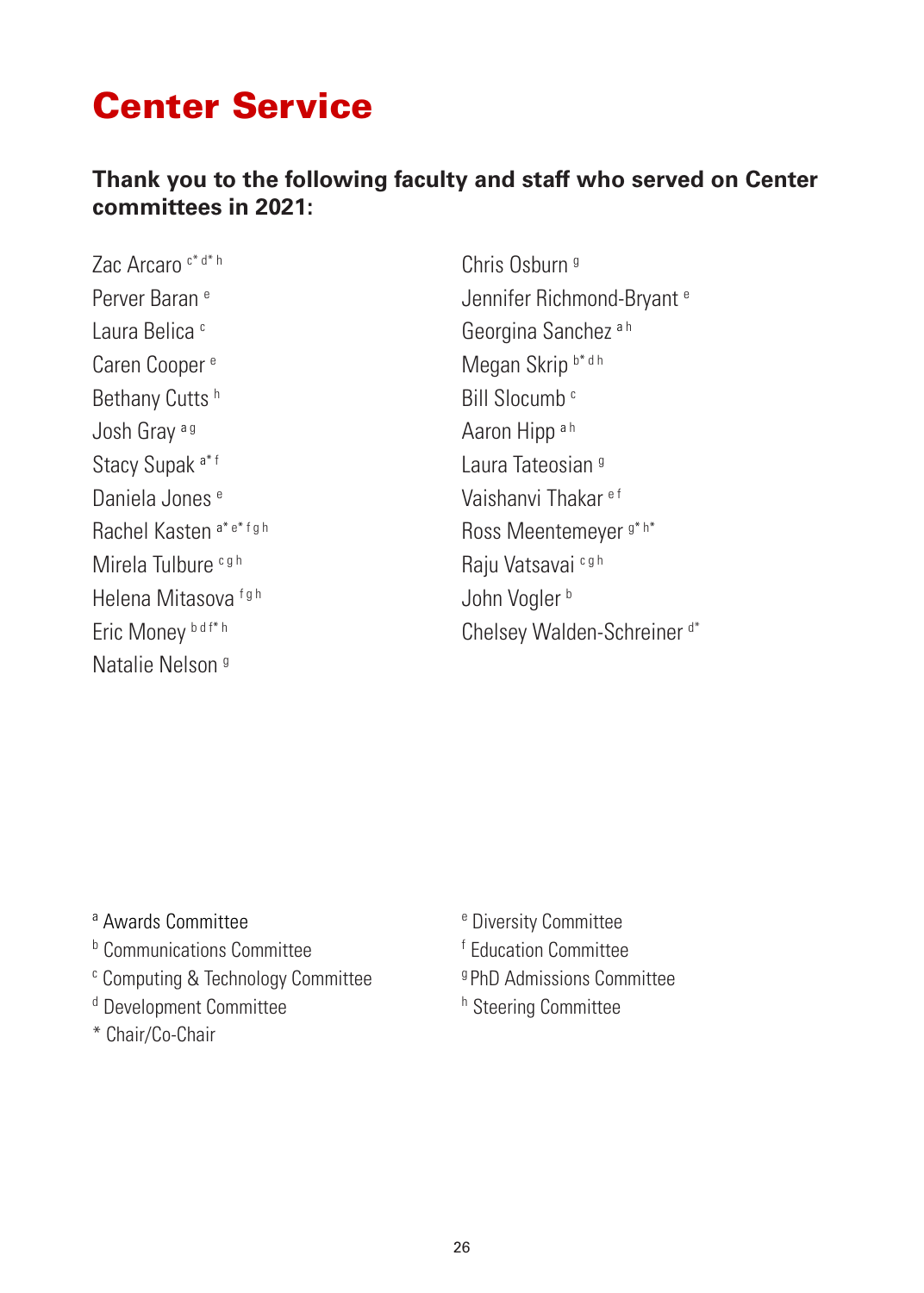## CGA Awards

The CGA Awards were created to honor members of the Center for Geospatial Analytics community whose efforts exemplify center ideals of collaboration, inclusion, and excellence in research, teaching, and service.

#### **Advocate Award**

Given to one student and one employee who demonstrates a commitment to equity and inclusion within CGA, on the NC State campus, and/or in the community.

#### **Beacon Award**

Given to one student, one employee, and one alumnus who shines a light on CGA in the wider scientific community through their research, partnerships, and/or involvement in professional organizaitons.

#### **Collaboration & Innovation Award**

Given to a research team who collaborates across disciplinary boundaries to address environmental and societal challenges.

#### **Creativity in Teaching Award**

Given to one student and one faculty/staff member who creates an innovative learning environment (online and/or in a classroom) that engages a diverse learners in the study of geospatial data science.

#### **Gladys West Award**

Given to a "hidden figure," one student and one faculty/staff member who consistently serves as a role model, helps others, and exceeds expectations and who does not often receive recognition and/or does not hold a leadership position at the Center for Geospatial Analytics.

#### **Interdisciplinary Advancement Award**

Given to one student not enrolled in a CGA degree program who applies principles of geospatial analysis to address grand challenges requiring an interdisciplinary approach.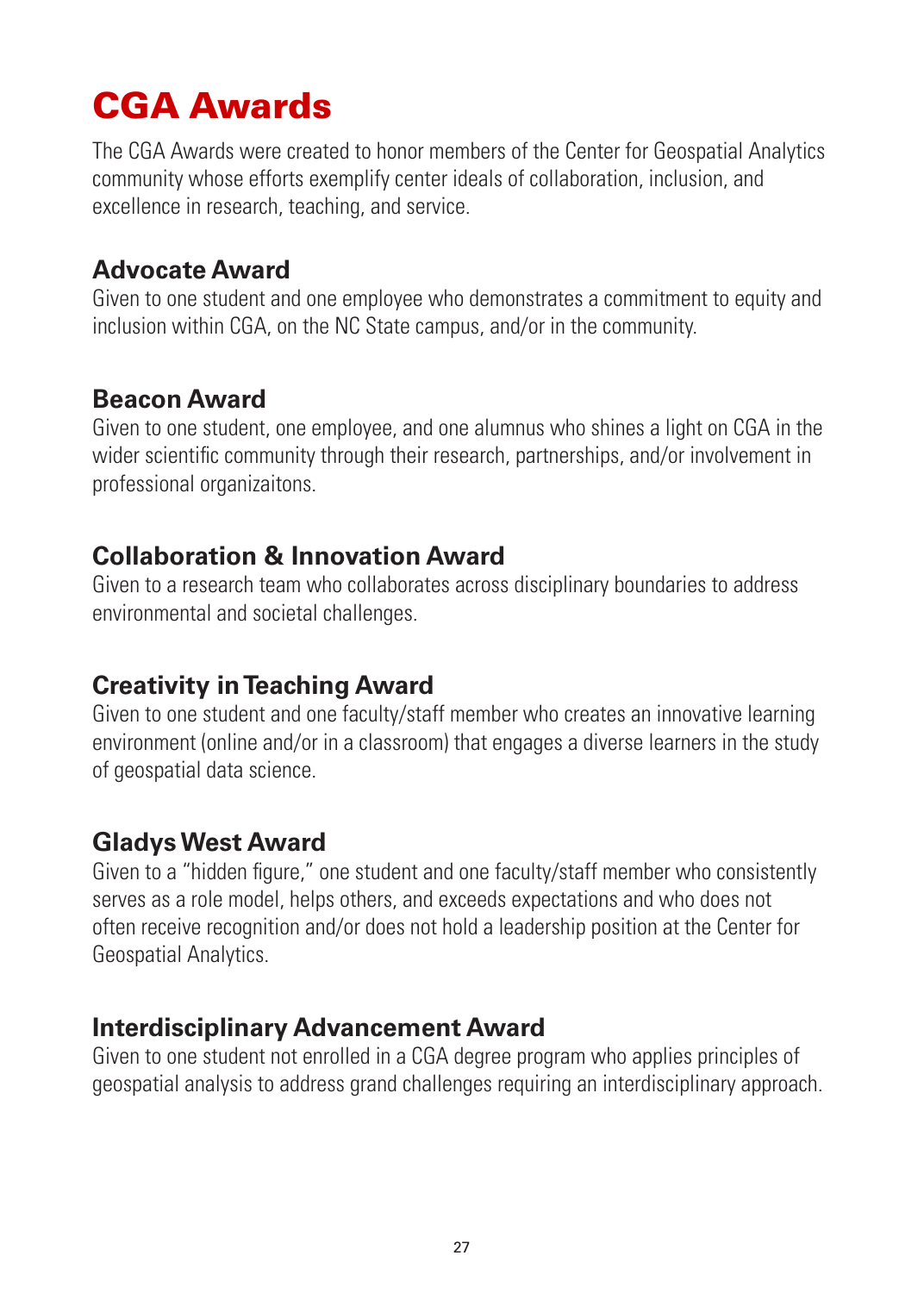#### **2021 CGA Award Winners**

| Award                            | <b>Student</b>                       | <b>Employee</b>      |
|----------------------------------|--------------------------------------|----------------------|
| Advocate                         | Josh Randall                         | <b>Bethany Cutts</b> |
| <b>Beacon</b>                    | lan McGregor                         | Chris Jones          |
|                                  | <b>Alum:</b> Christen McNamara Watts |                      |
| Creativity in<br>Teaching        | Gardner Pierson                      | Laura Tateosian      |
| <b>Gladys West</b>               | Byron Ifediora                       | Megan Skrip          |
| Interdisciplinary<br>Advancement | Melinda Martinez                     |                      |

#### Collaboration & Innovation

GAPS (Geospatial Applications for Problem Solving) for High Tech Teens team:

| Eric Money              | Helena Mitasova   |
|-------------------------|-------------------|
| Perver Baran            | Kellyn Montgomery |
| Kyle Bunds              | Jaimie Nevins     |
| Jamie Cajka             | Soonyhe Park      |
| Jack Cummings           | Vashek Petras     |
| Nikki Inglis            | Anna Petrasova    |
| Justyna Jeziorska       | Matt Reynolds     |
| Chad Kibbe              | Justin Shedd      |
| Laurel Krynock          | Payam Tabrizian   |
| <b>Betsey McFarland</b> | Laura Tateosian   |
| Garrett Millar          | Summer Thompson   |